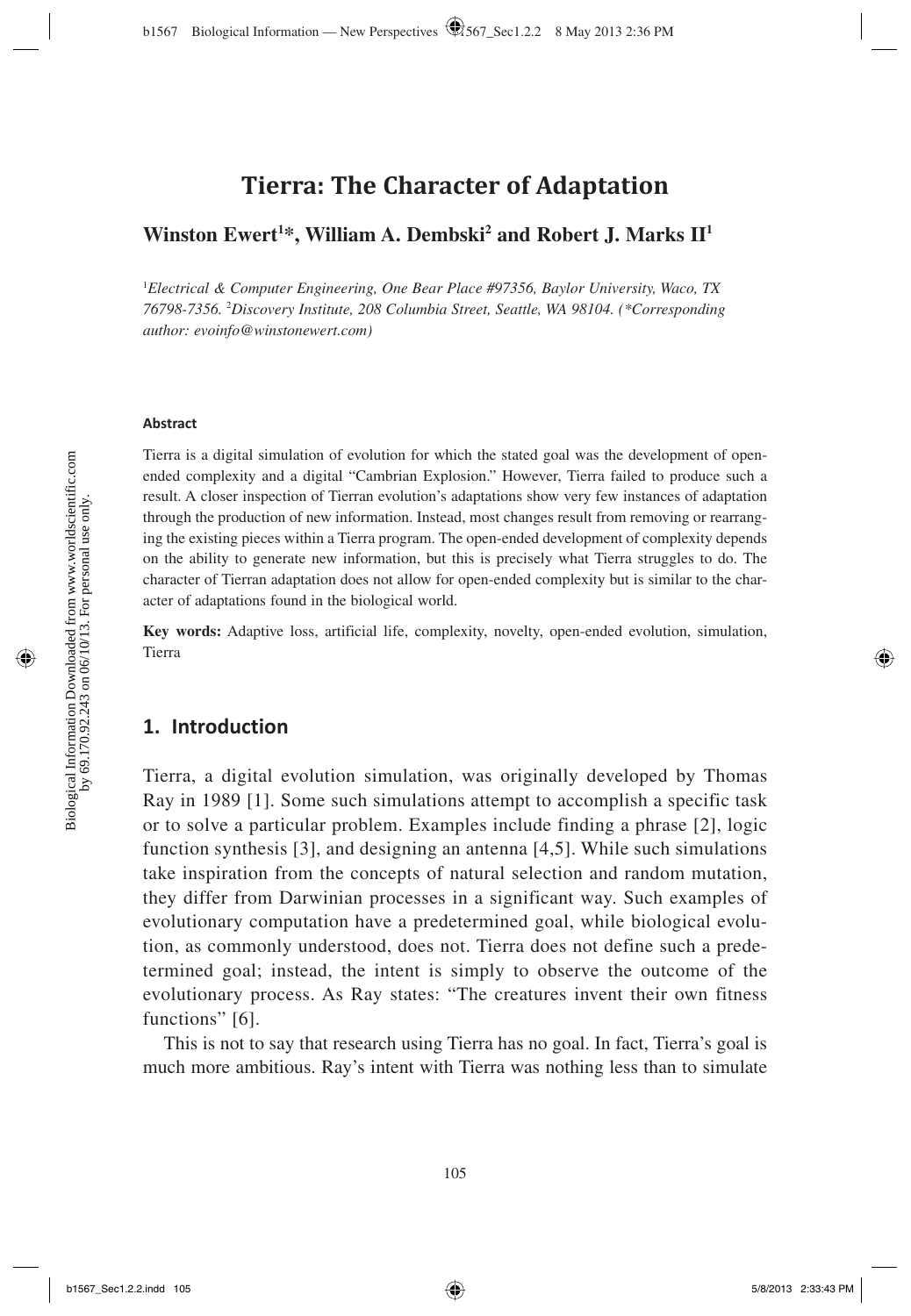the genesis of complexity and open-ended evolution, analogous to the Cambrian explosion:

While the origin of life is generally recognized as an event of the first order, there is another event in the history of life that is less well known but of comparable significance: the origin of biological diversity and macroscopic multicellular life during the Cambrian explosion 600 million years ago [6].

The Cambrian explosion is an event recorded in the fossil record during which there was a relatively sudden shift in the evolution of life on earth. Prior to this point, biological life was almost entirely composed of single-celled organisms. However, in a brief period of geological time, there was an "explosion" of biological forms in which most of the phyla now in existence appeared suddenly in the fossil record. The causes behind this geological event are debated within biological circles [7].

Why is the goal to produce a Cambrian explosion in artificial life? The underlying intent is to produce countless forms through an evolutionary process similar to what is found in biology. The potential of this process in biology appears to have been unleashed during the Cambrian explosion. If artificial evolution could be unleashed in the same way, we might also be able to produce a plethora of fascinating forms analogous to those found in biology. Essentially, once evolution (whether biological or artificial) has produced a Cambrian explosion, the rest of evolution should proceed easily.

Ray's view was that the complexity needed to reach a critical mass. Once past this point, evolution's creativity would be unleashed. In the case of biological life, this happened during the Cambrian explosion. Tierra was Ray's attempt to give evolution the critical mass it needed. In fact, there were three different versions of Tierra each starting with more complexity in an attempt to kick start the evolutionary process.

Tierra produced a variety of interesting phenomena, including parasites, hyperparasites, social behavior, cheating, and loop unrolling. However, twenty years after the introduction of Tierra, the conclusion is that Tierra did not produce a Cambrian explosion or open-ended evolution. Though Ray described Tierran evolution as generating "rapidly diversifying communities of self-replicating organisms exhibiting open-ended evolution by natural selection" [6], others disagree:

Artificial life systems such as Tierra and Avida produced a rich diversity of organisms initially, yet ultimately peter out. By contrast, the Earth's biosphere appears to have continuously generated new and varied forms throughout the  $4 \times 10^9$  years of the history of life [8].

These strong increasing trends imply a directionality in biological evolution that is missing in the artificial evolutionary systems [9].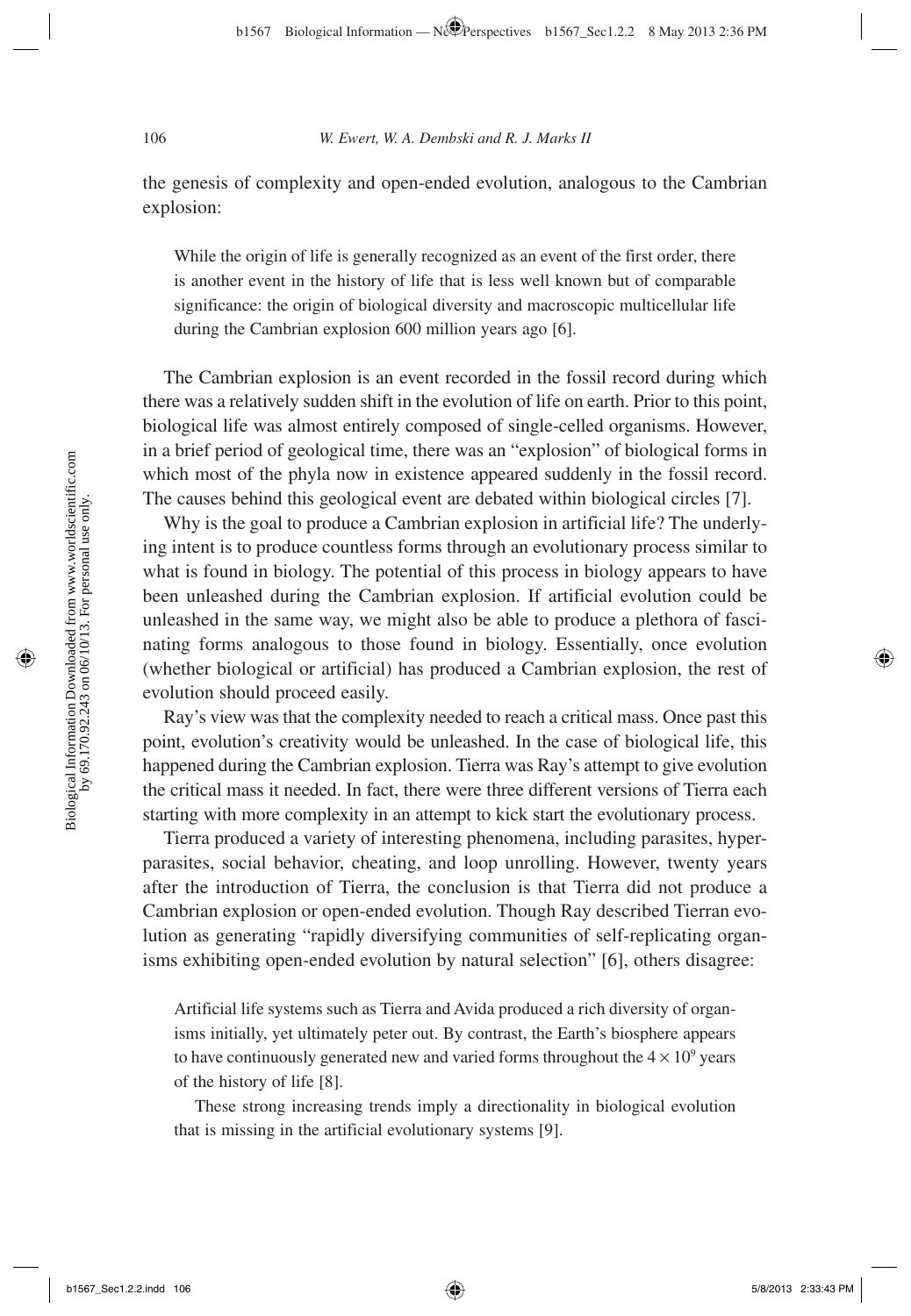Ray has recently stated that he regards Tierra as having failed to reach its goal. He describes the evolution seen within Tierra as transitory. He no longer considers himself part of the artificial life community, and is now studying biological questions rather than those of artificial evolution [10].

The absence of a Cambrian explosion in artificial life demands an explanation. If biological evolution produced a Cambrian explosion, why does artificial evolution not do the same? Our inability to mimic evolution in this regard suggests a deficiency in our understanding of it. In the words of Feynman: "What I cannot create, I do not understand" [11].

Tierran evolution can be characterized as an initial period of high activity producing a number of novel adaptations followed by barren stasis. It would appear that Tierra easily produced the novel information required for a variety of adaptations. Why did it cease? If Tierra could produce novel information, it should continue to do so as long as it was run. However, if Tierra was incapable of producing such information, it should not have been able to produce the adaptations that it did.

A closer look at Tierran evolution reveals an important characteristic of the adaptations. Tierra started with a designed ancestor to seed the population. In other words, it presupposed something like an origin of life and was concerned with the development of complexity after that point. The ancestor provides initial information to Tierra. Adaptations primarily consist of rearranging or removing that information. Open-ended evolution requires adaptations which increase information. However, such adaptations are rare in Tierra. Tierra's informational trajectory is reversed from what evolution requires. It is dominated by loss and rearrangement with only minimal new information instead of being dominated by the production of new information with minimal cases of removal or rearrangement of information. Long term evolutionary progress is dependent on the generation of new information.

If Tierra is capable of generating new information even in small amounts, does this not provide evidence that Darwinism can account for new information? Many small gains will eventually accumulate into a large amount of information. However, if this were true, we would see evidence of it within Tierra. There ought to be a steady stream of information gaining adaptations, rather than stasis actually observed.

The purpose of this paper is to review the published results of Tierran evolution. By investigating these results, we elucidate the characteristics of adaptations found within this system. In particular, we demonstrate that Tierran programs adapt primarily through loss and rearrangement. Tierra initially appeared to hold great promise as a model of biological evolution displaying open-ended evolution. However, we see that the character of Tierran developments was never that which could produce open-ended evolution.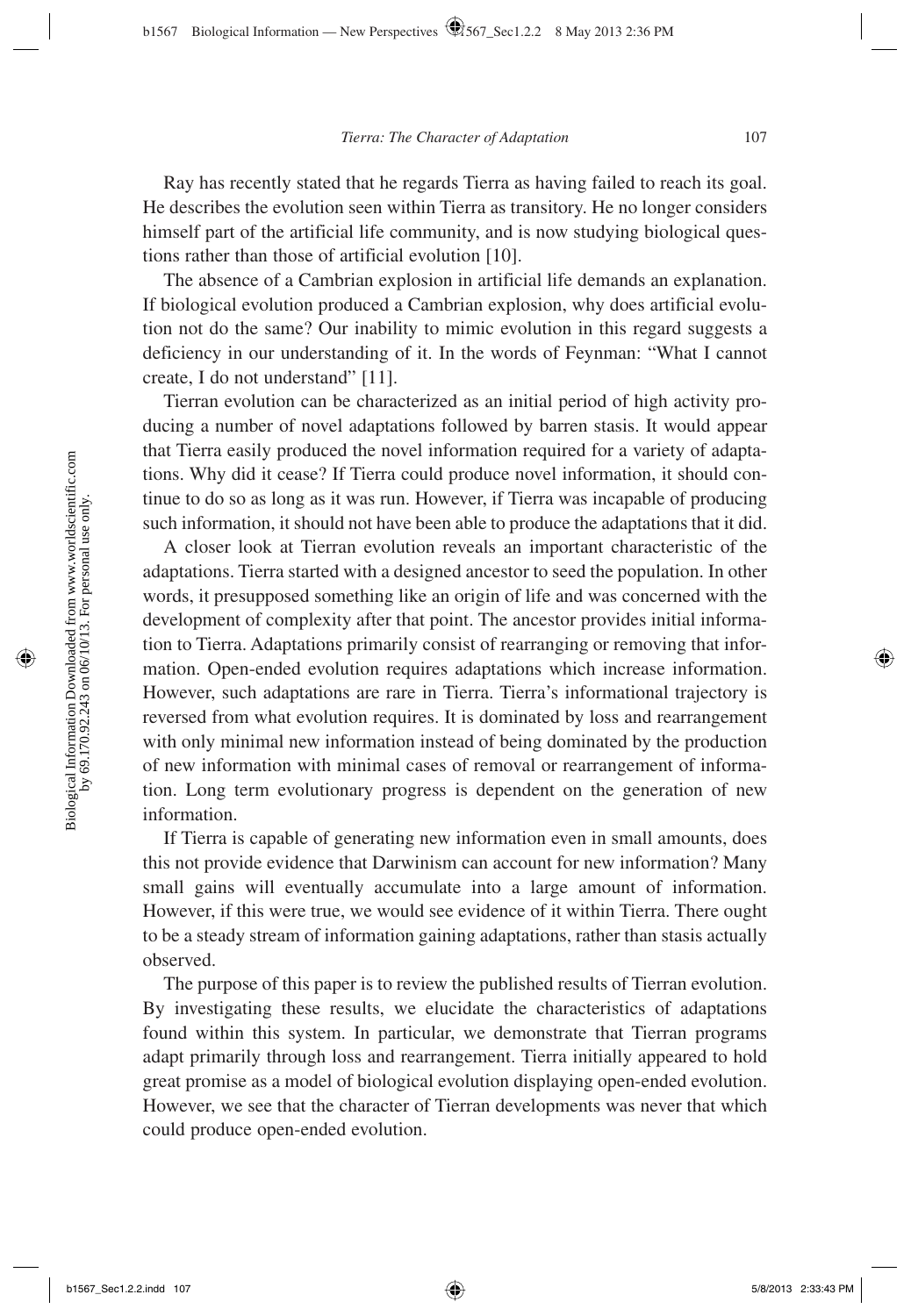### **2. Description of Tierra**

#### **2.1** *Programs*

 Tierra seeks to create artificial life within a computer. In some cases similar evolutionary simulations are meant to model biology [12,13]. As a result, the rules of the system are derived from a simplification of biological reality. Other cases seek to use the evolutionary process to solve a particular problem [3–5]. The rules of the system are derived from the nature of the problem being solved. In contrast, Tierra seeks to use the underlying rules of computer systems, trusting the evolutionary process to make use of whatever medium it finds itself in.

However, in developing Tierra, Ray did not maintain perfect fidelity to the design of computer hardware. Instead, the design of Tierra was also influenced by the design of biological systems. He was concerned, based partially on the results of previous similar experiments, that computer code would be too "brittle," prompting him make design decisions to make code more evolvable [10]. He realized that random modifications to the computer code would too easily break existing functionality and make it difficult to evolve new behaviors.

Tierran programs can be considered similar to proteins. A Tierra program is a sequence of instructions in much the same way that a protein is a sequence of amino acids. Both of these can be compared to English sentences. The function of a sentence, Tierran program, or protein is determined in some way by the sequence which makes it up. The meaning of a sentence is determined by the letters which make up the sentence. If different letters are substituted into the sentence or the letters are rearranged, a different sentence with a completely different meaning will likely result. In a similar way, the structure and function of a protein is determined by the sequence of amino acids that make up the protein. The behavior of a Tierra program is also determined by the sequence of instructions that make up the program.

Programs need to refer to locations inside themselves. This is especially true for Tierra as the program must copy itself. In actual computer systems, this is typically done through the use of numerical offsets, e.g. a reference to position 5 in the program. The problem with such a technique is that adding or removing instructions will tend to change all of the position numbers in the program. This will leave all the position numbers incorrect, thereby breaking the program. This is a primary cause of the brittleness that Ray was trying to avoid.

When biological proteins need to interact with other biological entities, they make use of binding sites. A binding site is a particular region on a protein to which other molecules bind. Which molecules will bind depends on the exact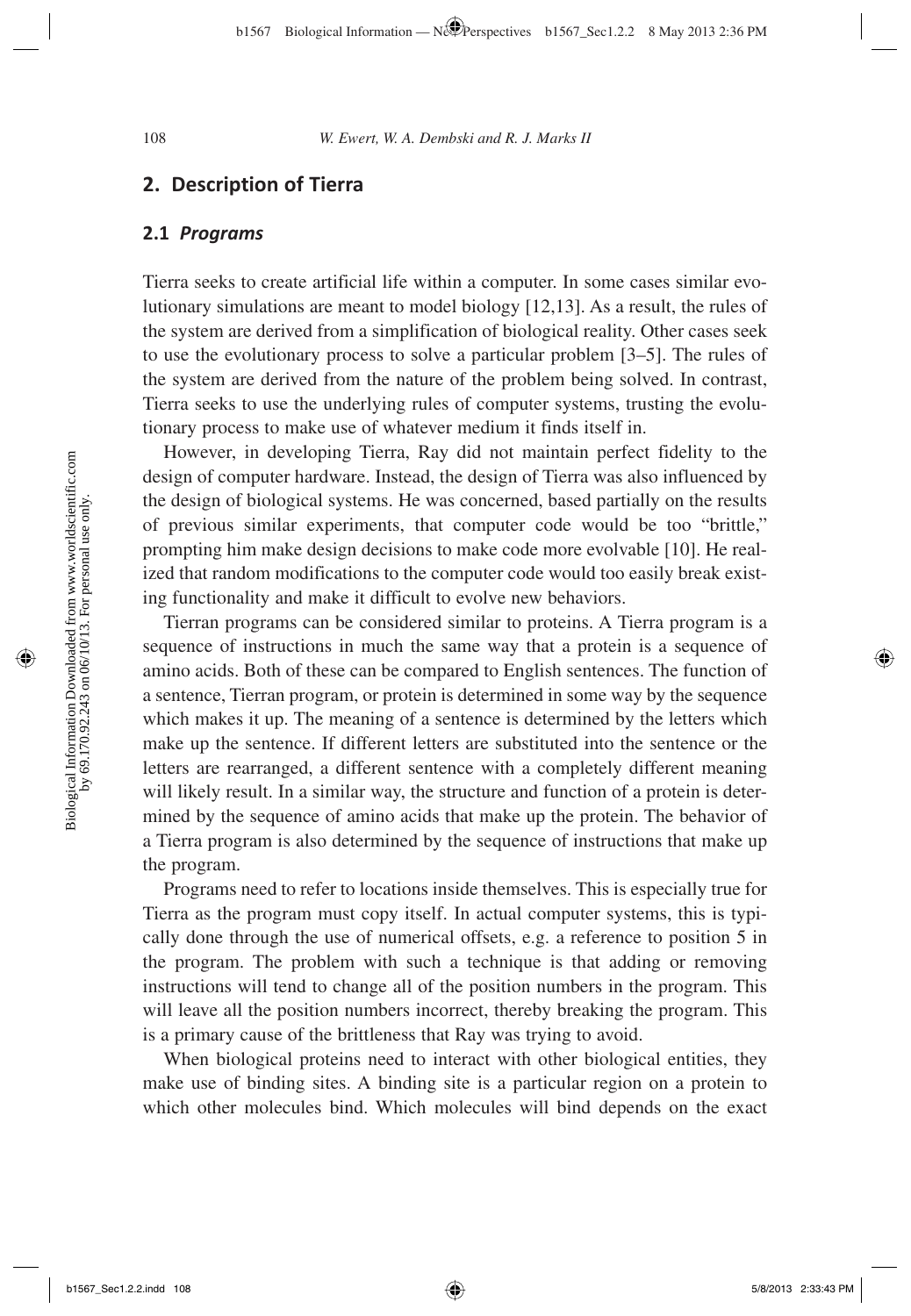binding site properties. As a result, changing the binding site will change how the protein interacts with other molecules and thus possibly its function.

 Tierra borrows this idea by having some of the instructions function as labels. A label consists of a sequence of nop0 and nop1 instructions, which are considered complementary to one another. Each label "binds" to another label with the complementary instructions. That is, a label nop1, nop1, nop0 will bind to the label nop0, nop0, nop1. Figure 1 shows the use of labels within the ancestor program. This solves the problem of referencing different parts of the program with specific position numbers, because the program can refer to the label itself, a referencing technique that will still work if the label is relocated.

English sentences do not have a precise analog to biological binding sites. The sites can, however, be considered roughly similar to punctuation. A binding site or label is useless by itself, as it has no actual function except to bind other things together. As such, binding sites modify the rest of system in useful ways, while lacking intrinsic functionality. Punctuation acts much the same way in English sentences. Consider the difference between, "No price too high," and "No, price too high." None of the words in the phrase have been modified; nevertheless, the meaning has been changed significantly.

 Tierra programs contain instructions. The exact sequence of instructions specifies the operation of the program. Some of the instructions form labels which are like binding sites. Binding sites perform no tasks in isolation, but manipulate the functions of other instructions in the program.



**Fig. 1.** A depiction of the use of labels in the Tierran ancestor.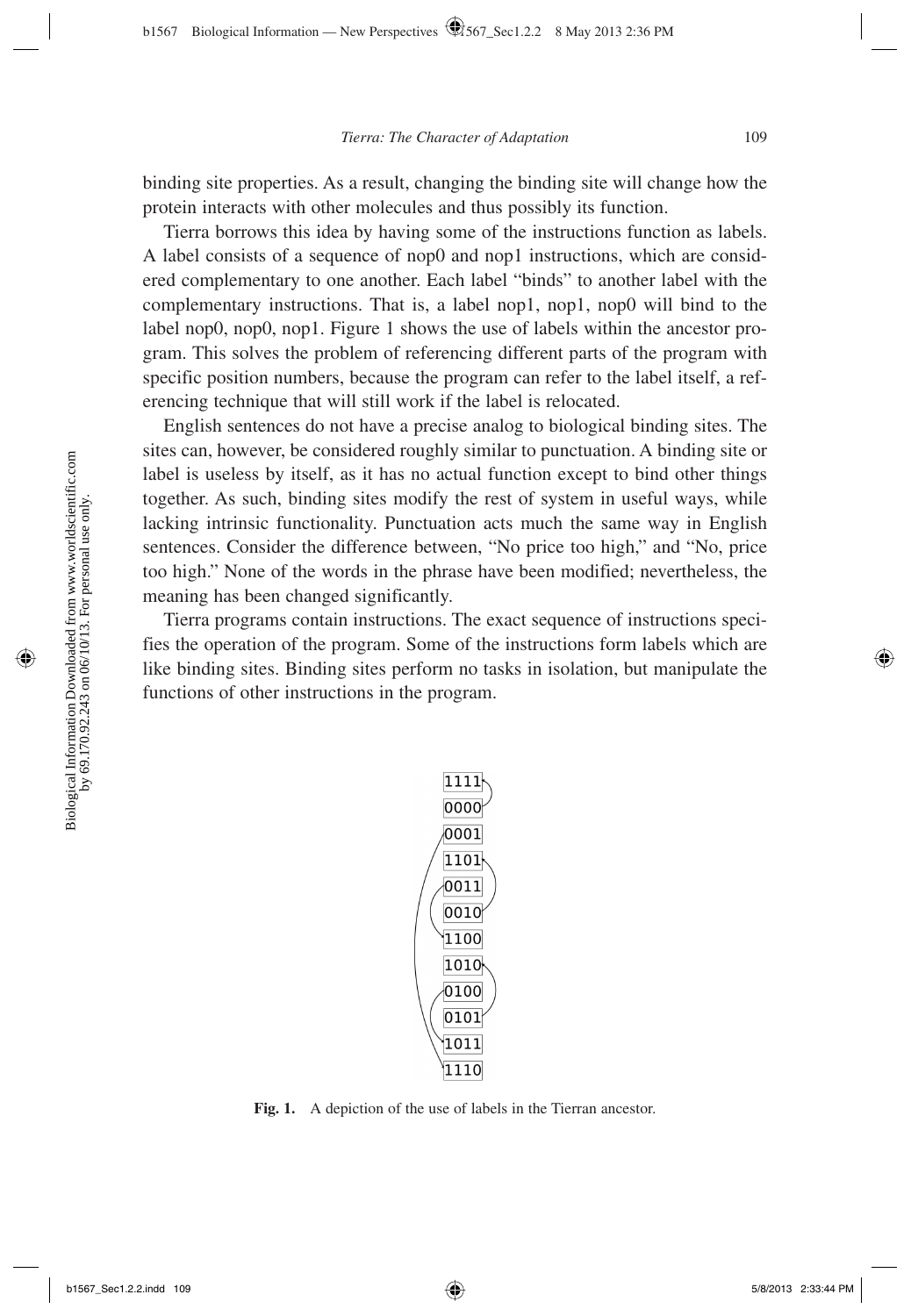#### **2.2** *Ancestor*

 Tierra runs by simulating many different programs running inside a computer. As time goes on, older programs are killed off. As the programs run, they make copies of themselves to produce new programs. Some of these programs have mutations and are thus slightly different from their predecessors. These mutations randomly replace, insert, or remove instructions like similar mutations in a DNA sequence. There is a selective force present, as those programs which are able to replicate more times before they die will leave more offspring and thus dominate the population through a process like natural selection.

This is similar to the idea of a soup of self-replicating proteins. In terms of sentences, it is as if the computer simulating Tierra is reading sentences and following their instructions. In this case, the sentence reads something like, "make a copy of this sentence." Thus as long as the simulation is kept running, more and more copies are made. If some sentences provide better instructions for making copies, they will tend to dominate the population.

In all of these situations, an ancestor is needed, i.e., the initial self-replicating program, protein, or sentence. Tierra starts with a program that is capable of replicating itself. This is equivalent to a self-replicating protein or the sentence, "copy this sentence."

A depiction of the structure of the original program can be found in Figure 1. The ancestor is important in the case of Tierra because the adaptations mostly derive from rearranging the information contained in that ancestor.

#### **2.3** *Parallel Tierra*

Further development on the Tierra program produced a version which made use of parallelism [14–16]. Modern computers have the ability to run different code at the same time, that is, in parallel. By taking a large task and dividing it into smaller tasks which can be run at the same time, it is possible to perform the whole task more quickly. An analogy is drawn between these parallel "threads" of execution and cells in a biological organism [15]. The developers were able to produce "significant increases in parallelism" [15] in this version of Tierra.

#### **2.4** *Network Tierra*

A later version of Tierra was developed known as Network Tierra [17,18]. Results using this version have been published, but much of the data produced remains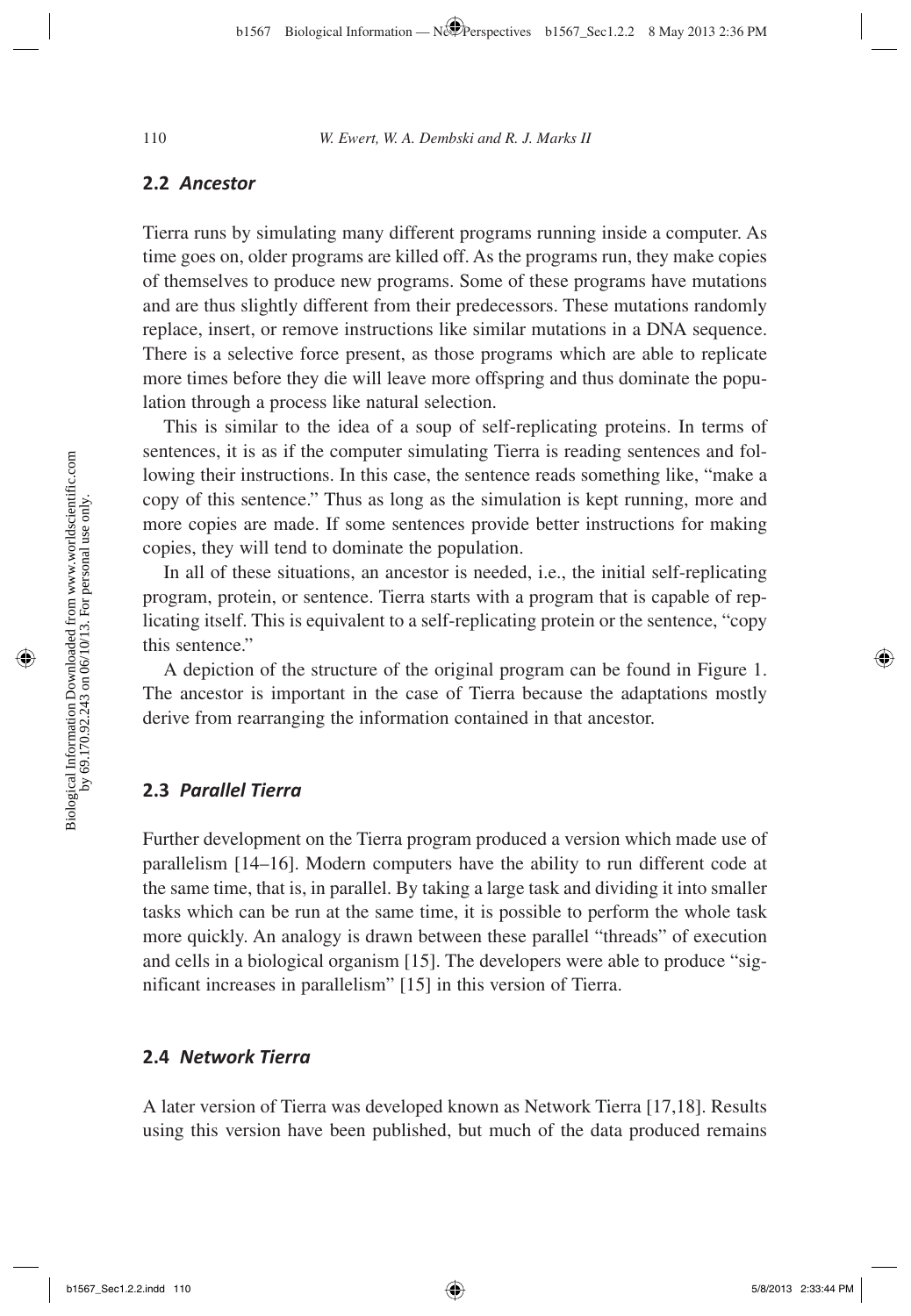unanalyzed. The papers published about the result of Network Tierra did suggest interesting results [19]. A particular portion of the code in the Tierra program was duplicated and, "While the two copies are initially identical, gradually, the two copies diverge in their structure and function" [19]. However, no actual code was presented and details as to what exactly is meant by divergence of structure and function were lacking. The lack of presented code prevents an analysis, and thus further discussion about Network Tierra will not take place here.

### **3. Looking for complexity**

Tierra produced a number of adaptations. However, in order to produce a Cambrian explosion, adaptation alone is insufficient. It is necessary that new information is produced. Adaptations can lose or rearrange existing information and thus provide benefit without new information.

There is a parallel to this idea in biology. Fish found in dark environments can lack functioning eyes. Since the eyes do not work in the dark, they are useless if not deleterious in that environment. As a result, the process of natural selection works to eliminate the eyes. Thus we have a clear example of a biological adaptation being brought about through changes in the environment. However, this change has been produced by removing something rather than adding it, and therefore constitutes an example of reductive evolution. Could humans have evolved from a bacteria-like organism by successively disabling features? Clearly not.

Biological experiments have been performed in which insects have undergone changes due to mutations that produce extra sets of wings or eyes [20]. This does not appear to have been a beneficial change for the insect; however, it does show the ability to produce novel features due to relatively minor mutations. In this case, we are only observing the repeated expression of what the insect was already capable of producing. Clearly, the insect already contained instructions (genes) needed to construct the eyes and the wings. Mutations have simply caused those instructions to be repeated. Such duplications, modified expressions, or rearrangements of the genetic information can produce significant results. But many repetitions of this will not explain the origin of eyes or wings in the first place.

A similar idea can be seen in English sentences. Consider the sentence, "the quick brown fox jumps over the lazy dog." We can easily obtain a new valid sentence by omitting the word "quick" and obtaining "the brown fox jumps over the lazy dog." In this case, we have eliminated something. On the other hand, suppose that we add the word "blind," and obtain "the quick brown fox jumps over the lazy blind dog." There is a completely new word in place. It is much easier to remove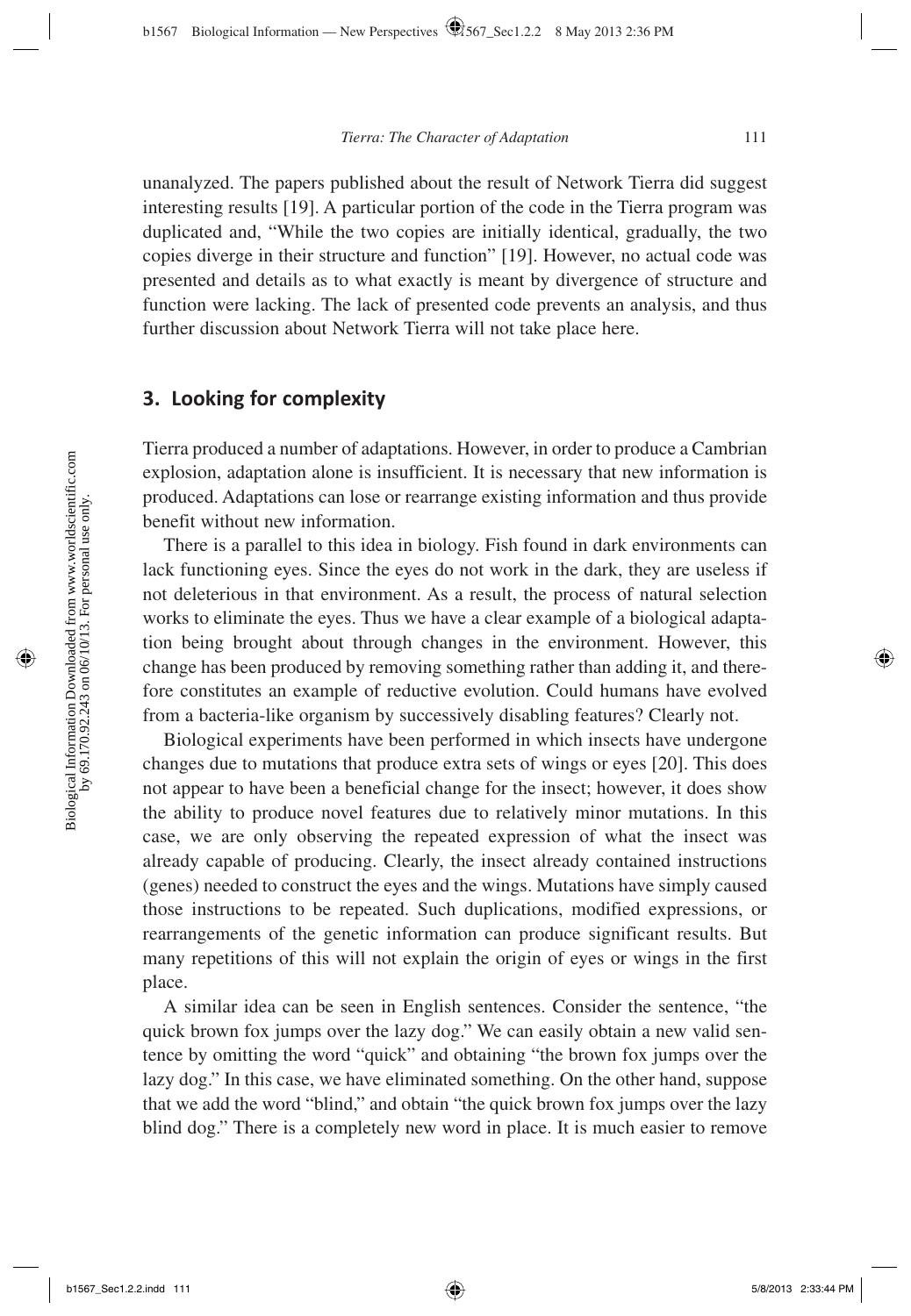a word than it is to add a new word. The letters in the new word must be selected at random, which is a relatively difficult task. While removing words is easier, it is clearly a very limited approach, as there are only so many words that can be removed.

For a biologist to determine if new information is produced in an adaptation can be difficult. Because we have a limited understanding of biological systems, the nature of a biological adaptation can be difficult to determine. In an artificial system such as Tierra this is not the case. We have a complete understanding of Tierra and thus can determine how any adaptation functions.

 Tierra produced a number of adaptations. But did Tierra produce new information? What would new information look like inside of Tierra? It would be in the form of new functional code within Tierra programs. Of course, it is easy to produce new code by inserting extra instruction into a Tierra program. However, it is difficult to produce functional code. In order to be considered information, the code must be beneficial — not neutral or detrimental.

In some cases parts of Tierra programs are duplicated or moved. It does not make sense to count these as new information because the evolutionary process did not produce the code in question. The code was already given in the ancestral program; it has merely been relocated. However, by duplicating and moving individual instructions it is possible to construct any program. It only makes sense to appeal to a duplication or movement event when explaining a sequence of instructions. In terms of the English sentences, it only makes sense to consider words being moved and duplicated, not individual letters. As such, a word formed by rearranging the letters of another word is a completely new word not a rearrangement of the old one.

Tierra contains labels that are analogous to binding sites. These control the "expression" of the program. They changed within the time frame of Tierran evolution, and these changes caused many of the adaptations observed. However, since the labels are inert in and of themselves, they are not solely responsible for the behaviors they produce. Rather like the extra wings or eyes on an insect, they are manipulating the expression of other information. Clearly, change that can be produced by manipulating expression is limited. As such, we should not consider such changes as new information.

In some cases, a mutation will be neutral. The program with the mutation performs exactly the same as a program without the mutation. This is not new information because it has no adaptive benefit. In other cases, a given instruction may perform no useful task. It can be replaced by almost another instruction and the program will execute in the same way. Due to the lack of specificity such instructions do not carry informational content.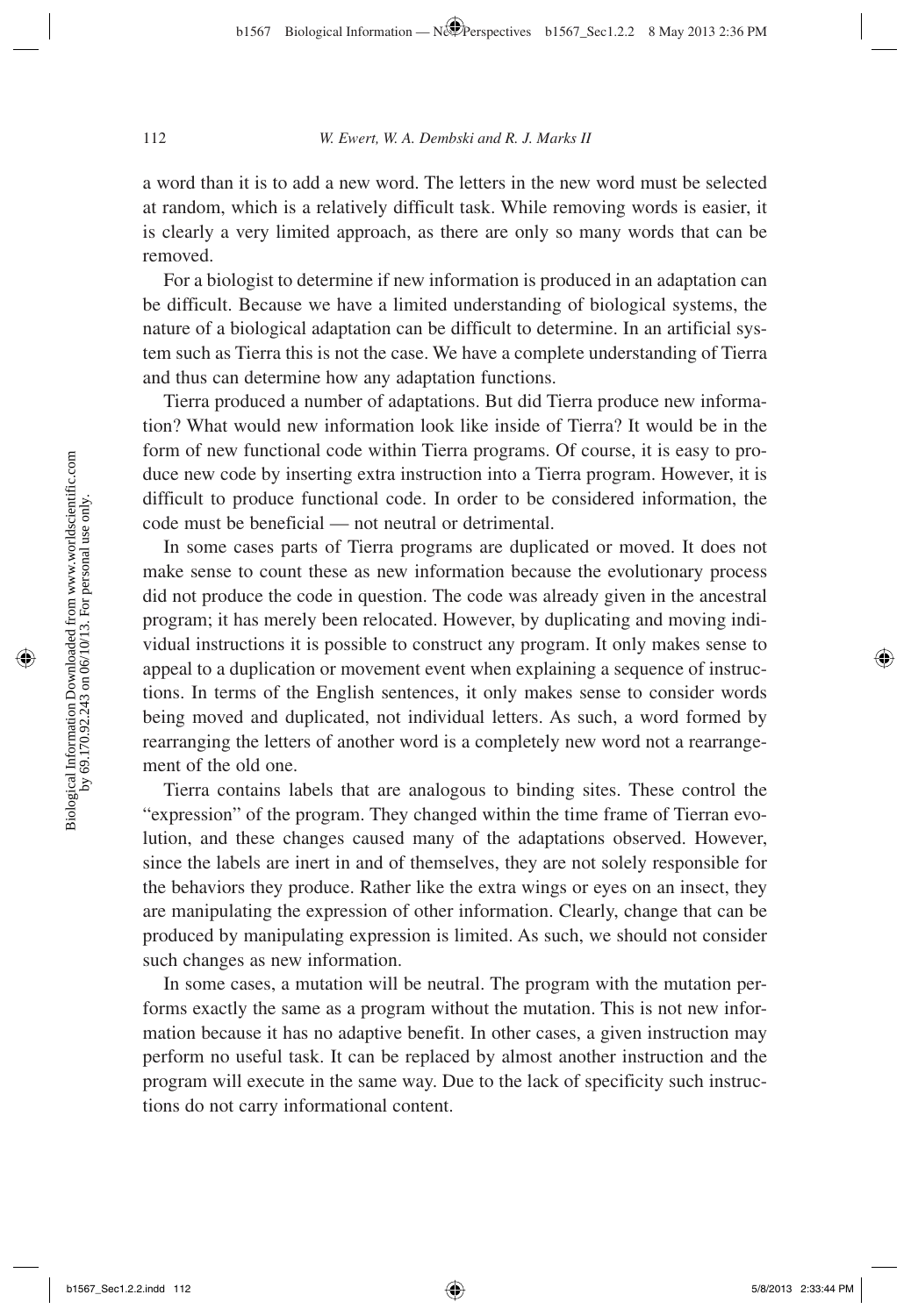The importance of new information is due to its being both necessary and difficult. Without new information, evolution is restricted to rearrangements of existing information. But there is only a limited number of ways to rearrange existing information. In order to avoid stasis, evolution must produce new information. Obtaining new information is difficult because it depends on improbable random events. In the case of Tierra, the improbability derives from having to select particular sequences of instructions with functionality. However, this difficulty depends on the length of the sequence. It should be expected that short sequences of new instructions can arise. The difficulty of selecting the correct instructions grows exponentially as the number of instructions is increased.

What we find in Tierra is that most of the changes do not produce new information. In various ways, they rearrange the code already present in the ancestor. There are cases were new information, that is functional code, is produced. Such cases consist of only small pieces of code. That is, we see a few scattered instructions not blocks of new code.

But if these small changes can be combined, is it not possible to gain a large amount of information? Darwinism depends on precisely this point to explain all information found within biological life. Nevertheless, Tierra does not support the Darwinist contention. Despite the substantial amount of time spent running Tierra simulations, this predicted repeated information gain did not occur. It never gained more than a small amount of information. On the other hand, we do observe significant adaptations making use of deletion or rearrangement. Tierra does show new information; however, it fails to vindicate Darwinian theory's expectations of that information.

Ray sought to produce a digital Cambrian explosion. It initially seemed to work but ultimately stalled. A closer inspection shows that even during that initial period, the process could not be characterized by an increase in information. The trajectory of Tierra was never correct for open-ended evolution or unbounded complexity.

#### **4. Examples**

This section will look at the individual programs produced by Tierra to show what kinds of changes were necessary to bring them into existence. Most of the actual code is taken from the Tierra distribution available from the Tierra website and discussed in the Tierra manual [21]. In some cases, code that is considered is taken from other papers published about Tierra. This section deals with a high-level overview of the adaptations observed in these programs. A look at the precise code involved can be found in Appendix 6.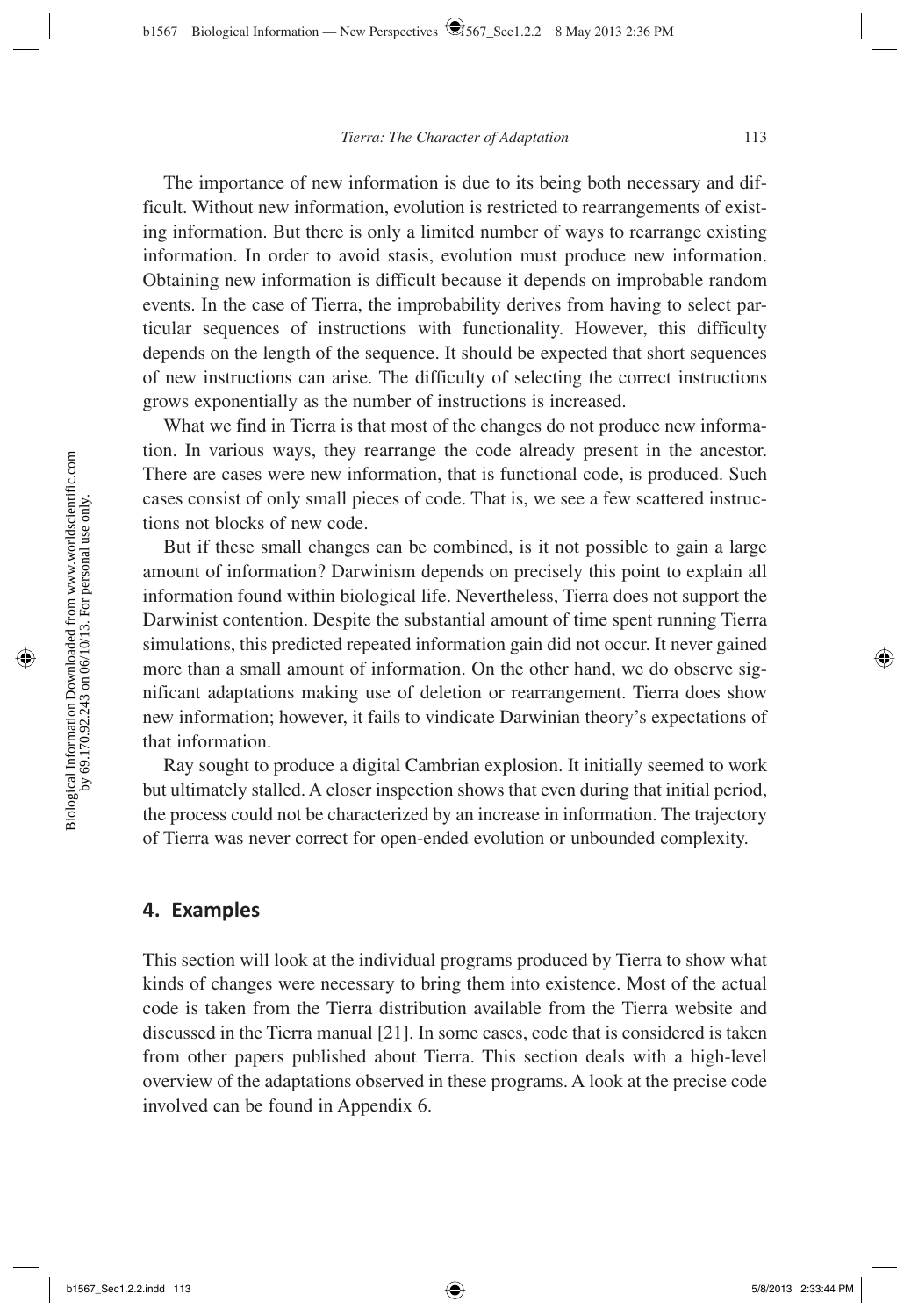#### **4.1** *Parasite*

Tierra's first interesting adaptation was parasitism. These programs were called parasites because they were unable to make copies of themselves on their own. However, they could replicate inside the Tierra simulation because they made use of the code in nearby ancestors. The parasite was shorter than the ancestor because it did not contain all of the code necessary to self-replicate. This allowed the parasite to replicate more quickly and more often, giving it a competitive advantage against the ancestors. Such parasites came to dominate Tierra; however, they required the presence of an ancestor in order to replicate, and thus never completely replaced the ancestors.

The ability to make use of the code belonging to another program would, at first glance, appear to be a fairly complex task. However, this was not the case within Tierra. As Figure 3 shows, the original ancestor was written divided into two parts. The first was the main loop and controlled the operation of the program. The second was a copy loop procedure; it was responsible for actually copying one block of memory to another. It was used to copy the parent's code in memory to the location of the child. This is analogous to the procedure used for DNA replication in biology. The sole difference between the parasite and the ancestor was that the parasite did not contain a copy procedure. However, because the copy procedure is located using the label addressing technique, Tierra looked for the copy procedure in nearby code. Typically, it found one in a nearby ancestor and thus executed that code, thereby allow the parasite to self-replicate even without a copy loop procedure.

Figure 2 shows the label references as they differ between the parasite and the ancestor. The parasite is simply a truncated version of the original ancestor. The jump into the copying code is still present, but does not point anywhere within the program. Instead it points into a nearby program which it will use to make copies.

A complete comparison of the code in the ancestor and the parasite can be found in Section 6.1. The only changes found are the removed block of code and a change to a label, which was the original cause behind the removal of that block of code. Neither of these changes qualifies as new information.

#### **4.2** *Immunity*

Some Tierra research indicates that the ancestors develop immunity to parasites [16]. Neither the papers nor the official Tierra distribution appear to provide the actual code of a program which exhibits such immunity. Nevertheless, the method of immunity is described as follows: "Immune hosts cause their parasites to loose[sic] their sense of self by failing to retain the information on size and location" [16]. Such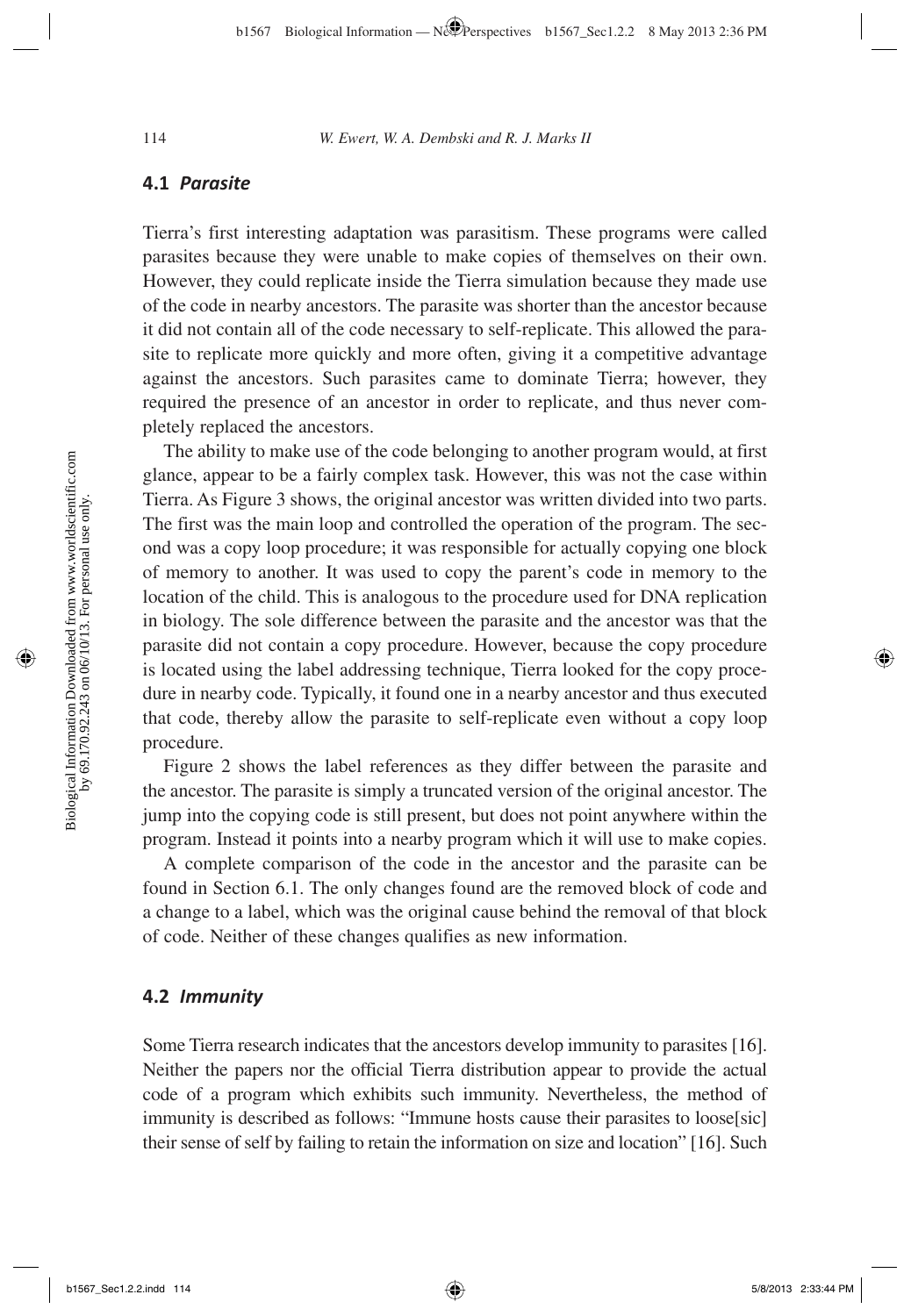

**Fig. 2.** Labels compared between the ancestor and the parasite.



**Fig. 3.** The structure of the original Tierra ancestor compared with that of the parasite. The image on the left is a regular ancestor. On the right a parasite is depicted using the copy loop of a nearby ancestor.

behavior can be caused by having a subset of the adaptations of the hyper-parasite. See Section 6.2 for further discussion. See Section 4.3 for details on the changes producing the hyper-parasite.

#### **4.3** *Hyper-parasites*

The evolutionary response to the parasites was hyper-parasites. They were termed hyper-parasites because they acted as a parasite on a parasite. While the original parasites used the code of other programs to replicate, the hyper-parasites tricked parasites into copying the code of the hyper-parasite. This technique worked because the parasite was executing code inside the hyper-parasite allowing the hyper-parasite to take control of it.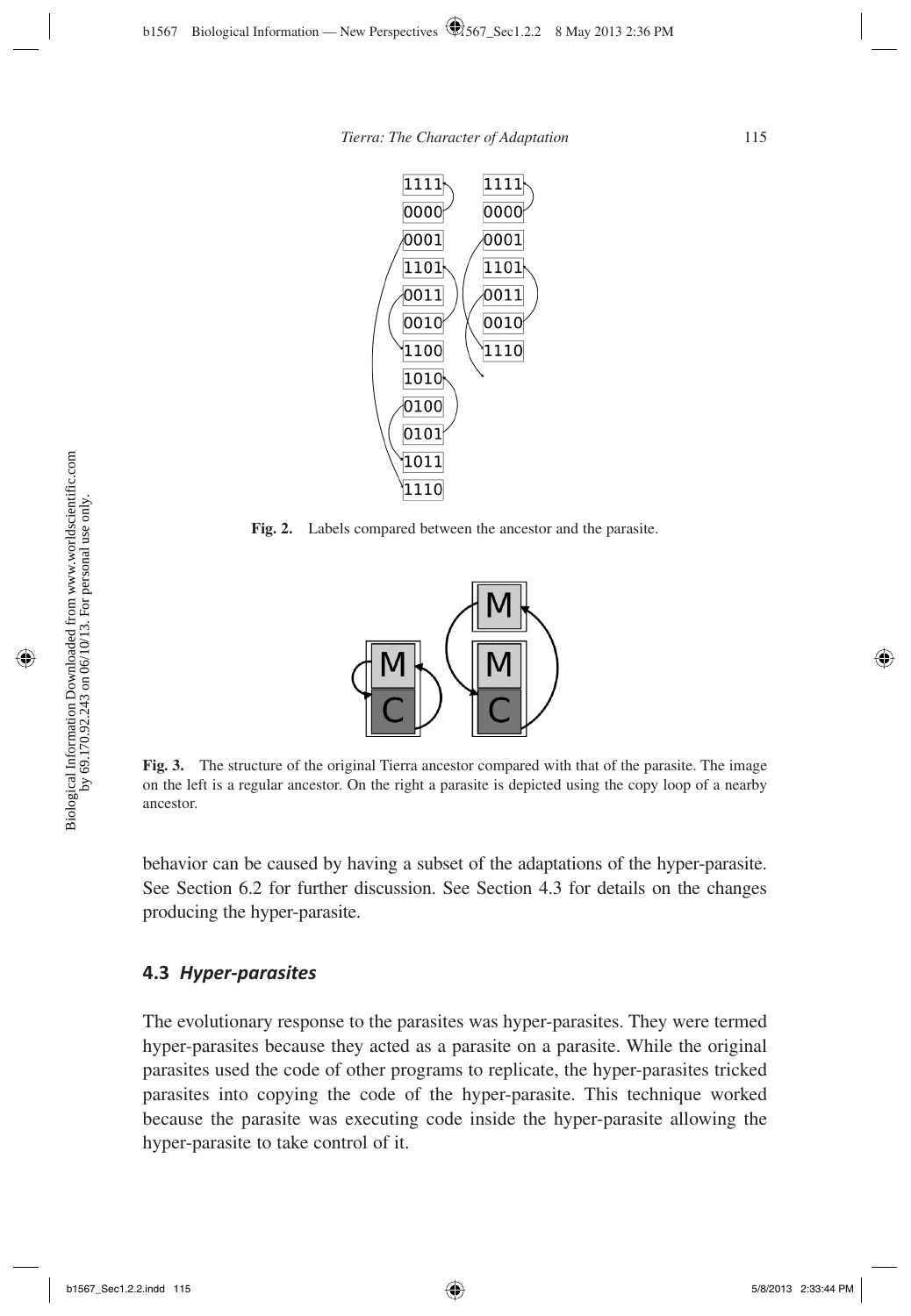

**Fig. 4.** The operation of a parasite and a hyper-parasite. The left side shows the typical parasitical interaction, but the right side shows how the hyper-parasite traps the parasite's CPU.



**Fig. 5.** Labels compared between the ancestor and the hyper-parasite.

As Figure 4 shows, the original ancestor returns back to the calling code once the copying is done. This behavior is used by the parasite in order to use another program's copying code. However, the hyper-parasite has mutated so that it no longer gives control back to the calling code, instead maintaining control itself. This alone was not actually enough; that change alone would still have continued to produce parasites because the internal state of the program would still be that which was configured by the parasite. The hyper-parasite managed to avoid this by always resetting the state of the program after a copy has been made.

Figure 5 compares the use of labels between the ancestor and the hyper-parasite. Some of the actual labels have changed, but those changes are not important.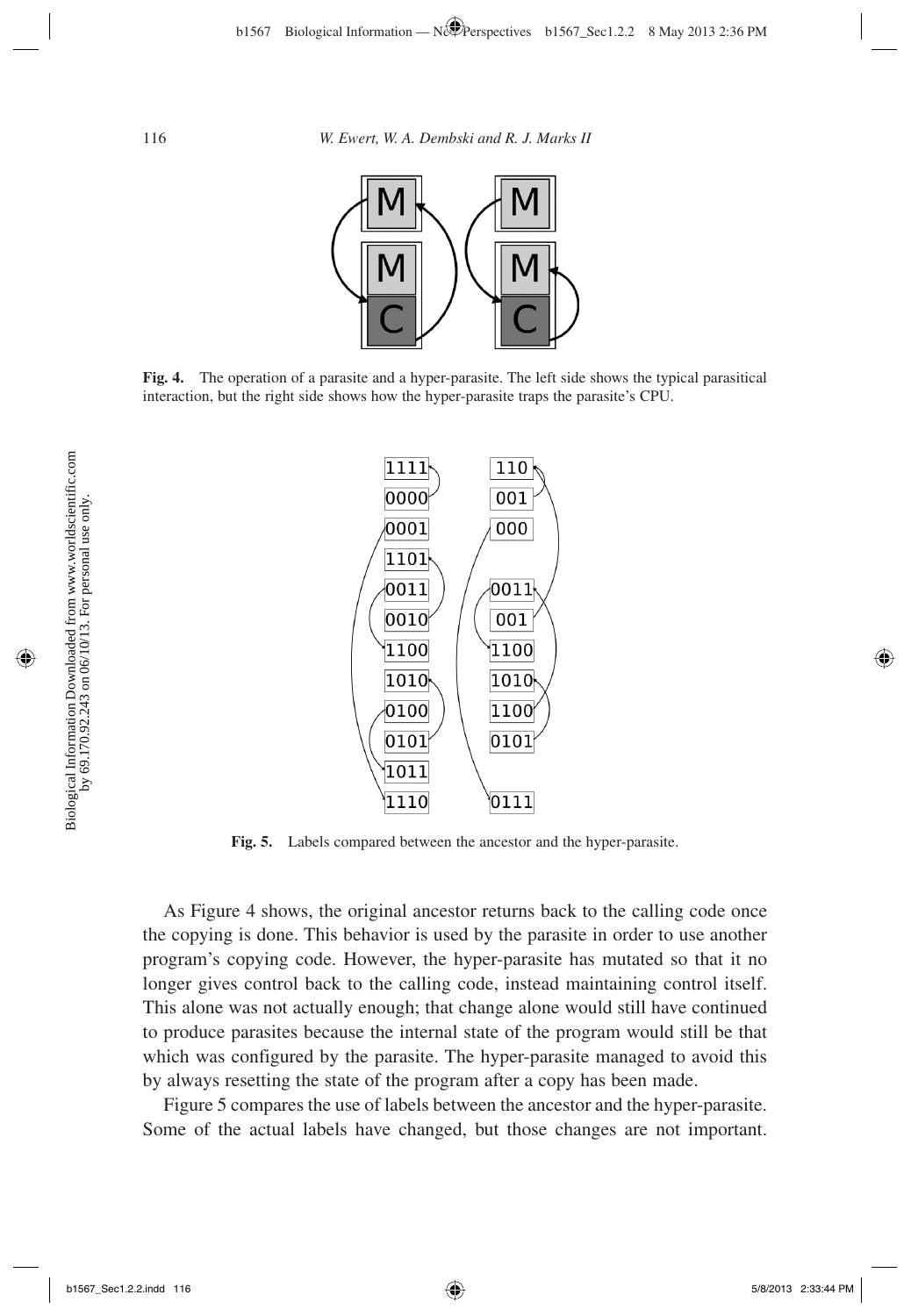For the most part, the same activity can be seen in the ancestor and the parasite. There are two significant changes, shown by arrows now pointing to different locations. The changed arrow in the lower half of the figure shows the change necessary to keep control of the CPU instead of returning it to the parasite. The other changed arrow corresponds to the change necessary to reset the state of the process so that it copies the hyper-parasite instead of the parasite.

See Section 6.3 for details on the exact code changes involved. By the time hyper-parasites arise in the simulation, there have been a large number of changes to Tierran genomes. However, most of these have no actual effect and none of them consist of new functional code.

#### **4.4** *Social behavior*

The Tierran programs eventually developed social behavior. A program was deemed to be social if it cannot replicate without being surrounded by similar creatures. Once a program has finished replicating it must return to the beginning of the program in order to make a second replication. In the case of social programs, the program jumped into the end of a previous program and then fell off into the start of the current program. This is depicted in Figure 6. Figure 7 shows the underlying labels being used here. The only significant change is that the jump that had previously gone to the first part of the program now jumps into memory behind it.

Social behavior was an interesting development but with one major caveat. The program exhibiting the social behavior does not appear to gain any benefit for doing so. A program is deemed social by the fact that it cannot reproduce except



**Fig. 6.** Comparison of the mechanics of the ancestor and a social creature. On the left we see a typical ancestor which jumps back to the beginning of its main loop when a copy is finished. On the right a social creature jumps into the end of the creature before it and trails into the copy loop.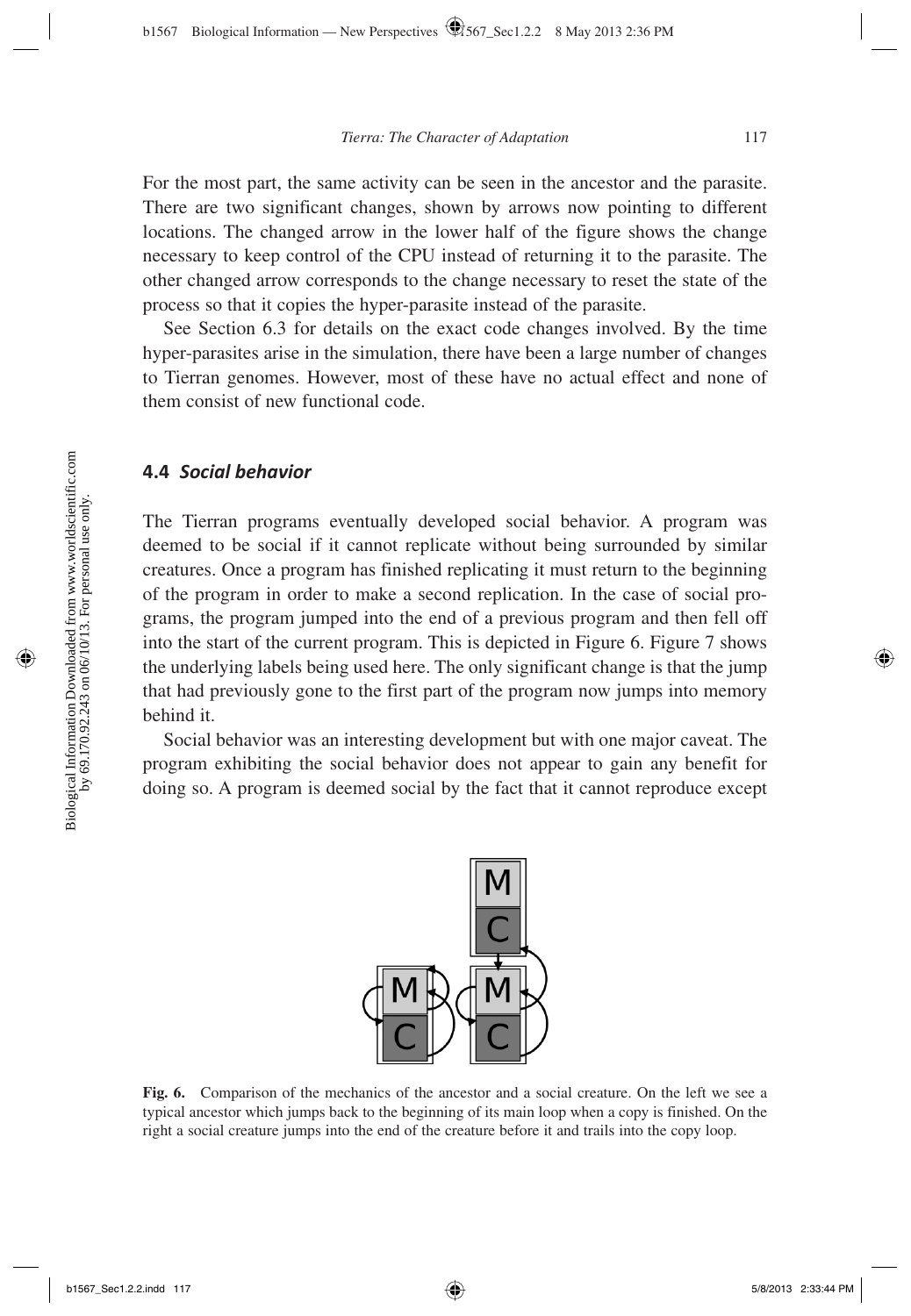

**Fig. 7.** Labels compared between the hyper-parasite and the social program.

in aggregate groups. It has lost the ability to replicate alone. In fact replication will be slightly slower because it must execute some code belonging to a neighbor before actually reaching its own code.

Ray gives his reasoning for the evolution of sociality:

It appears that the selection pressure for the evolution of sociality is that it facilitates size reduction. The social species are 24% smaller than the ancestor. They have achieved this size reduction in part by shrinking their templates from four instructions to three instructions. This means that there are only eight templates available to them, and catching each others[sic] jumps allows them to deal with some of the consequences of this limitation as well as to make dual use of some templates [6].

It is true that the social species were considerably smaller than the ancestor. However, they were not considerably, or at all, smaller than similar creatures which did not exhibit "social" behavior. The social programs did not have a size advantage over the non-social creatures that dominated at the time of their arrival. Ray's explanation of selection pressure for sociality does not work

We propose another explanation. These social programs were produced by nearly neutral deleterious mutations which became fixed in the population. Once Tierra's population filled the available space, Tierra programs very rarely produced more than one child. It took a long time to make a copy of a program in memory. A program would typically die while in the process of making its second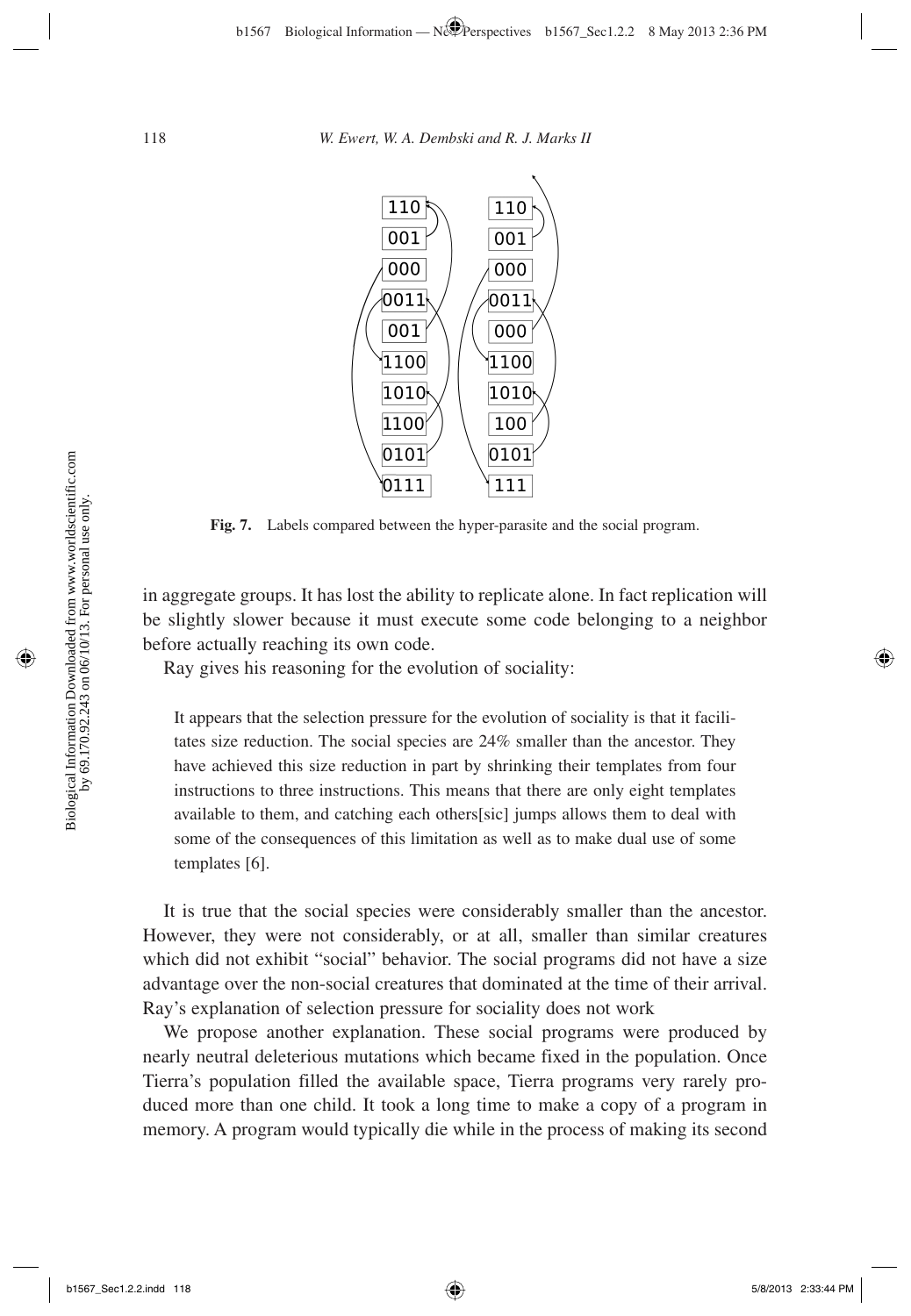child. The result of this is that there was very little selective pressure on the code responsible for performing the transition for a second replication. Social behavior was a degradation of performance in this area, but it was not large enough to be selected against.

Section 6.4 demonstrates the code differences between the hyper-parasite and the social program. The interesting changes are to the labels; everything else involves removal of code or changes with no effect on behavior.

#### **4.5** *Cheater*

Eventually a cheater arose which took advantage of the programs exhibiting the social behavior. As Figure 8 shows, a truncated program was created which sits between two social programs. When the social program attempted to jump into its predecessor's end, it ends up running into the cheater's code instead of its own. The cheater then uses the captured CPU to make additional copies of itself.

As with the parasite this ability derives from having deleted a large portion of the genome. Figure 9 depicts the resulting program structure. See Section 6.5 for an actual look at the code. The only change which is not a deletion is neutral.

#### **4.6** *Shorter program*

The shortest self-replicating program reported to evolve was 22 instructions in length. Interestingly, this was shorter than either of the parasitic designs. It was a



**Fig. 8.** Comparison of the mechanics of the social program and the cheater. The left hand side shows the typical behavior of a social creature, whereas the right shows a cheater taking advantage of this.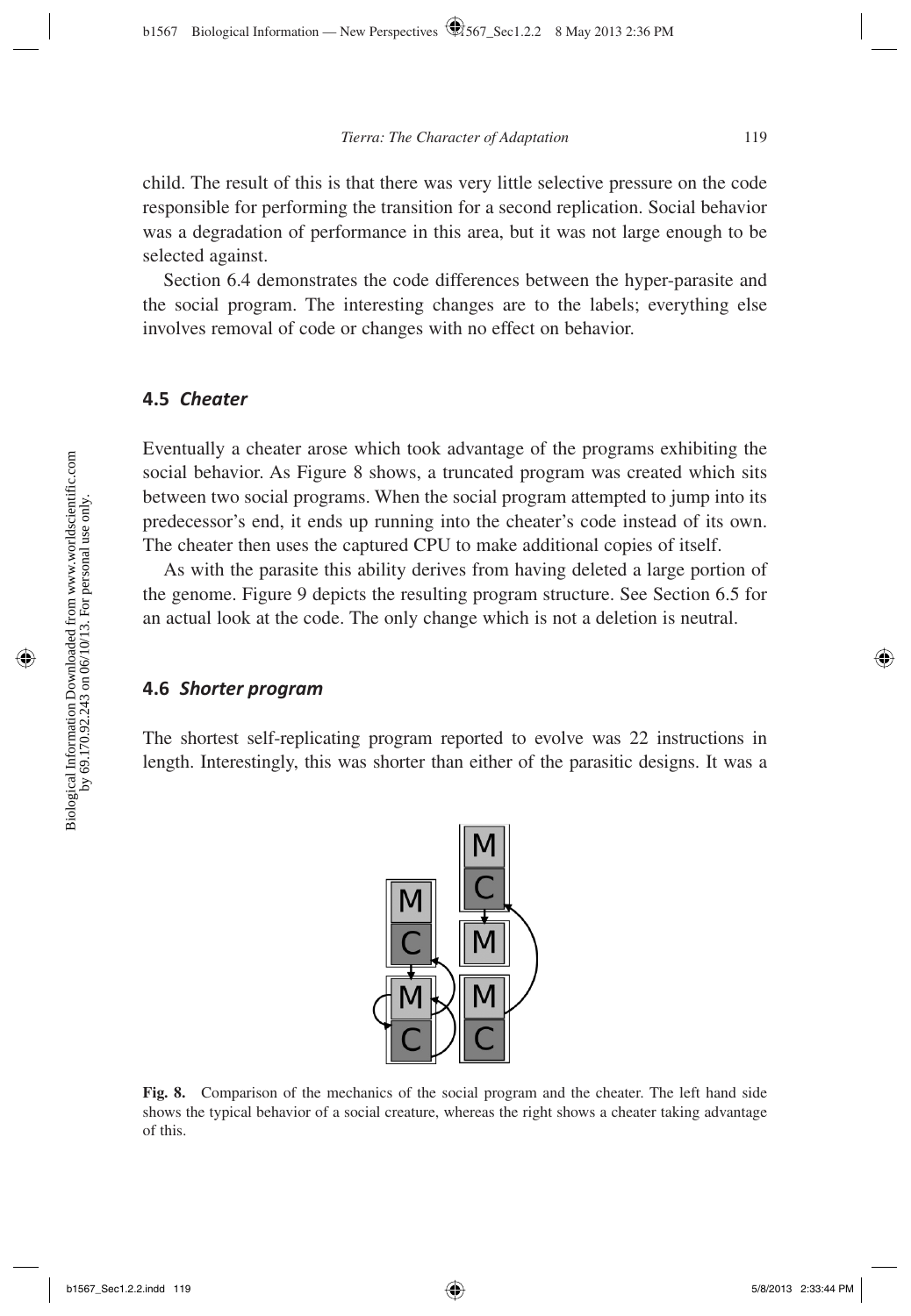

**Fig. 9.** Labels compared between the social program and the cheater.



**Fig. 10.** Labels compared between the ancestor and the short program.

very substantial reduction from the 80 instructions of the original ancestor. However, as Figure 10 shows, the structure was a subset of the original. As one might guess, the construction of this short program was largely done through the removal of instructions. However, as discussed in Section 6.6, there was an exception. The short program was generated mostly by code elimination, but two of the instructions of new code were inserted which helped replace longer code. i.e. The new instructions perform the same task as the original but with less instructions required.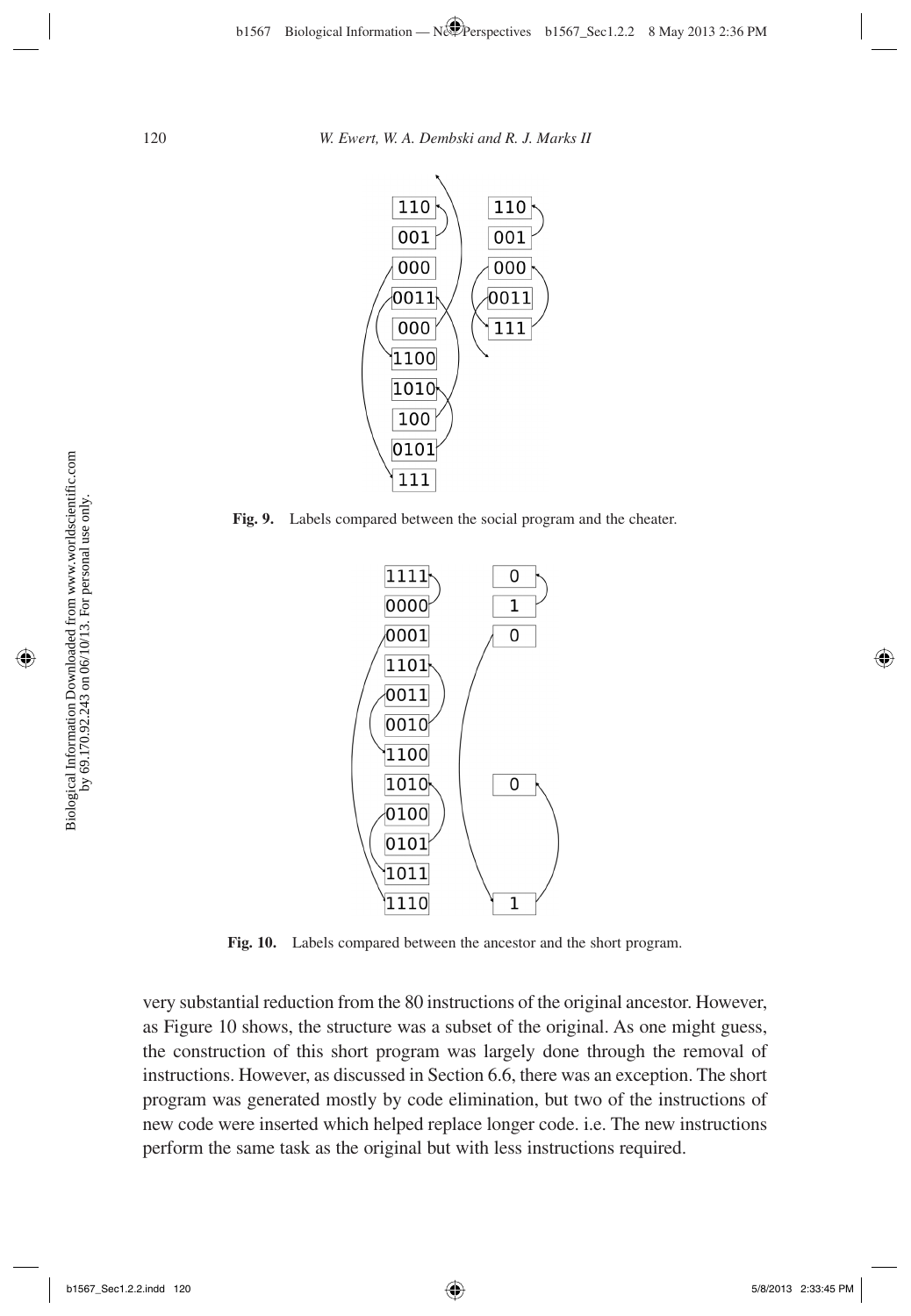#### **4.7** *Loop unrolling*

An optimization known as loop unrolling also evolved in Tierra. This arose in a version of Tierra operating on slightly different rules. In this case, longer programs were rewarded for their length in order to discourage the development of shorter and shorter programs. Normally a shorter program had an advantage in terms of the time it takes to make a copy, simply due to being shorter. Rewarding longer programs removed that advantage. As a result, this scheme is known as size neutrality. Under these rules, Tierra removes the incentive to shrink genomes and instead promotes the development of techniques to copy existing instructions faster. The evolutionary process managed to implement an optimization known as unrolling a loop.

Ray presented this an example of an intricate adaptation:

The astonishing improbability of these complex orderings of instructions is testimony to the ability of evolution through natural selection to build complexity [22].

However, Ray's perspective does not hold up to scrutiny. In fact this adaption results from a duplication of the code inside the program. Loop unrolling is an optimization which works through duplicating code in a loop. To repeat an action, such as copying an instruction, a program must jump backwards in the code so as to re-execute the instructions. This jump takes time and thus constitutes overhead cost. By repeating the contents of the loop, it is possible jump half as often thereby reducing this extra cost, leading to more efficient replication.

Ray stated that "unrolling did not occur through an actual replication of the complete sequence." This claim was derived from the idea that the copies of the loop in the unrolled version differ in instruction order. However, as Section 6.7 discusses, most of the instructions were in a consistent order. In fact, they remained in the same order as in the original loop. Since the instructions can be reordered in several ways without affecting the operation of the program, this consistency strongly implies that the new loop was generated through a duplication event.

New functional code did show up; however, it was not directly related to the unrolled loop. Instead, the program "lied" about its length, causing it to receive a larger bonus. Ordinarily, this bonus would have been counteracted by the need to execute a longer program. However, this program neither executed nor copied the instructions in the second half. This means that it managed to gain the benefits of doubling the program length without any of the drawbacks. Doing so required introducing four new instructions.

Contrary to the claims of Ray, this is not an example of an astonishingly improbable sequence of instructions. The program results mostly from duplication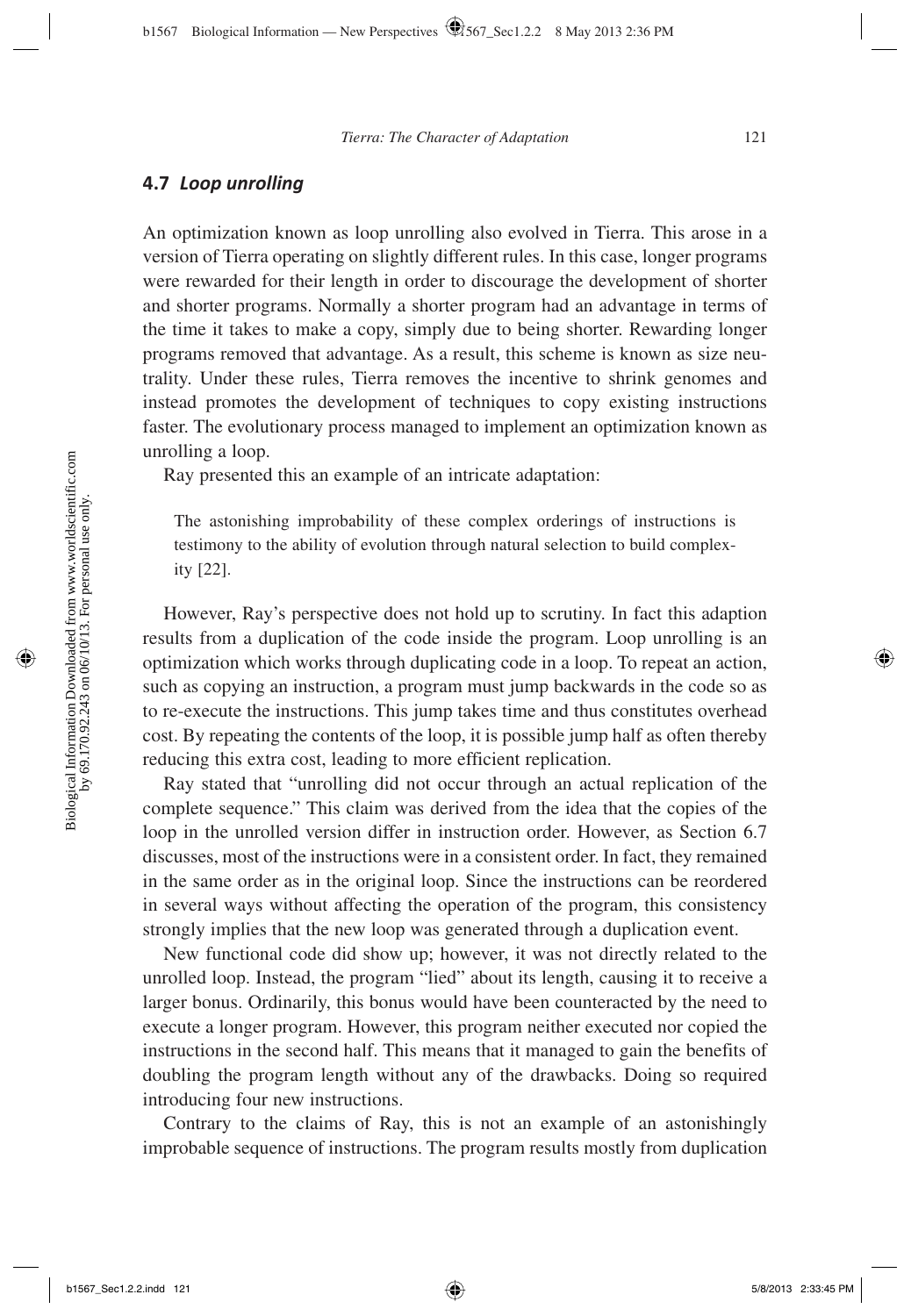of code that was in the ancestral program. Six new instructions were inserted, but the primary changes are due to the duplication not those insertions.

#### **4.8** *Parallel code*

Another version of Tierra introduced parallelism. This is a technique used in software development whereby multiple instructions can be executed at the same time. This requires more hardware and is somewhat tricky to make use of in software. However, Ray designed a new ancestor which made use of the ability to execute two instructions at once. From this ancestor, evolution managed to produce a version which executed 16 instructions at once.

As Section 6.8 shows, all that is necessary to accomplish this is to duplicate the code responsible for dividing the task. The tricky part in parallel development is taking the task at hand and dividing it into smaller tasks that can be handled in parallel. Fortunately, there is an obvious way to divide the task of copying code: the entire sequence of instructions can be broken up into different sections and each section can be copied in parallel. By simply repeating this division step, the number of instructions executed at once is doubled. As a result, a duplication event was all that was necessary to increase the parallelism.

However, the obvious way of performing this task suffers from rounding errors. There is a division performed in the algorithm and the default behavior is round down which eventually results in part of the program not being copied. This is solved by the introduction of a novel instruction which effectively causes the process to round up thereby working correctly. This new instruction is new information because it did not derive from existing code.

#### **4.9** *Recap*

We have investigated a number of examples of evolution in Tierra. Table 1 shows a summary of the results. In a majority of the cases we see that evolution proceeded by deleting instructions. There are some new instructions inserted, but these are much smaller than the changes in other areas. As a result, we can clearly see that Tierran evolution is dominated by information-reducing mutations.

Furthermore, we can categorize novel instructions by the variation of Tierra in which they arose. The probability column in Table 2 shows the probability of picking the instructions in a single random event. This gives relatively high probabilities of arriving at any of these changes with the exception of those required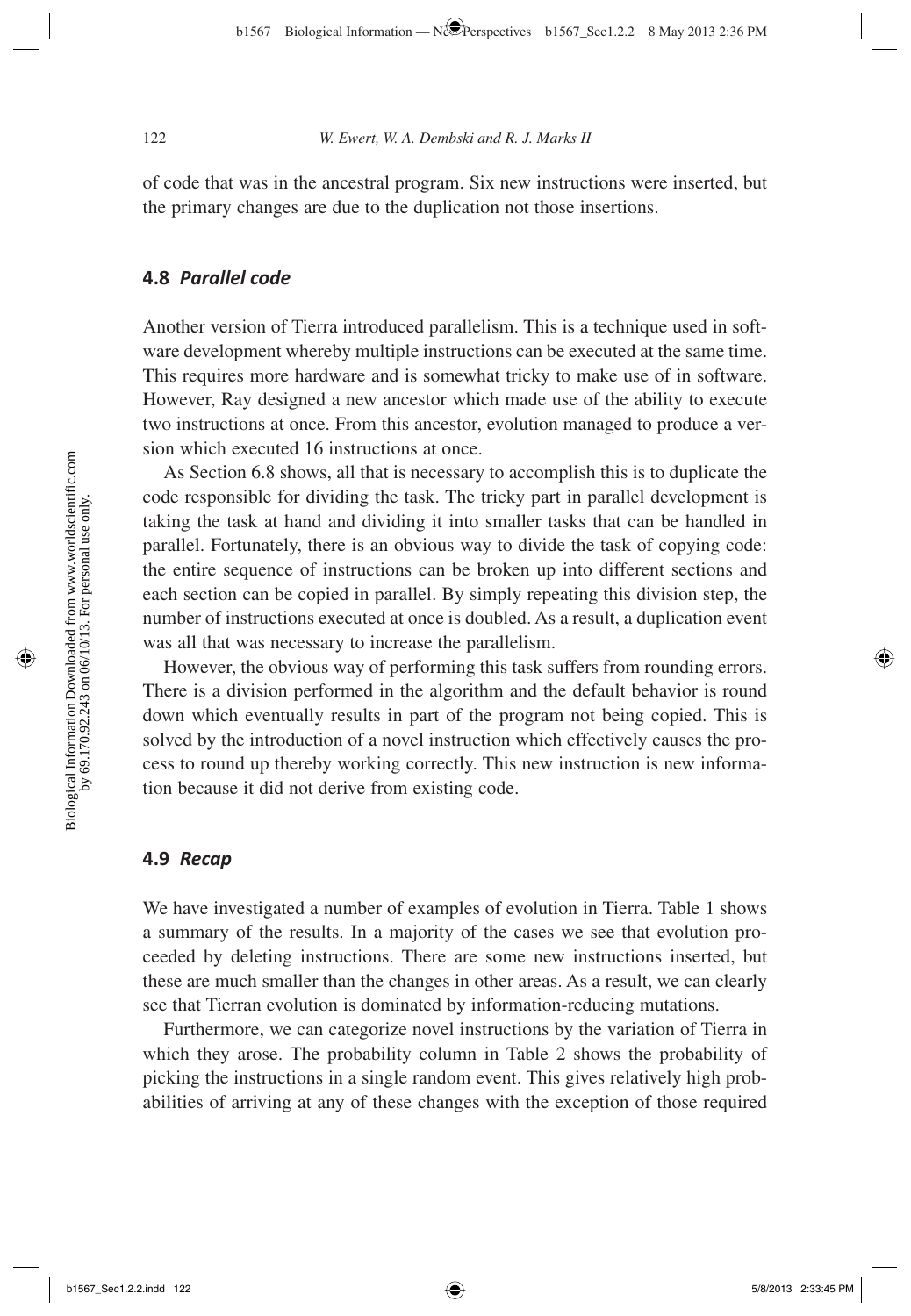| Example                | (instructions) | Removed Code Label Changes Moved Code Duplications<br>(labels) | (instructions) (instructions) (instructions) | New Code |
|------------------------|----------------|----------------------------------------------------------------|----------------------------------------------|----------|
| Parasite               | 35             |                                                                | 0                                            |          |
| Hyper-parasite         | 10             |                                                                | $\mathbf{\Omega}$                            | 0        |
| Social Behavior        | 19             | 4                                                              | $\mathcal{O}$                                | 0        |
| Cheater                | 53             | 6                                                              | $\mathbf{\Omega}$                            | 0        |
| <b>Shorter Program</b> | 58             | 4                                                              | 0                                            | 2        |
| Unrolled Loop          | 44             | 4                                                              | 12                                           | 6        |
| Parallelism            | 20             |                                                                | 22                                           |          |

TABLE 1: Summary of Changes

TABLE 2: Summary of Changes by Version

| Version      | <b>Total Novel Instructions</b> | Probability |
|--------------|---------------------------------|-------------|
| Original     |                                 | 1/1024      |
| Size Neutral | 6                               | $10^{-9}$   |
| Parallel     |                                 | 1/32        |

for the size neutral changes. For the purpose of comparison, the run from which the original version of Tierra programs was taken was for 1 billion instructions executed [21].

 Tierra demonstrated the capability of producing new code. What prevented Tierra from building onto that code and thus producing open-ended complexity? There were seven unique cases of instructions inserted into program code. Of those, two mimicked the behavior of the original program and five manipulated the program's record of its own length thereby affecting the replication process. Of the five manipulating the length, three consist of repeating an action already performed in the ancestral program. In both cases, the instructions were tweaking the existing processes rather than producing new processes.

The interesting behaviors produced by Tierra are created mostly by rearranging the information seeded into the simulation by its designer. New functional instructions were generated but these are dwarfed by the size of other changes. They also consist of the tweaking of existing systems rather than the development of new systems. They fail to provide a long term model for information gain in Darwinian processes.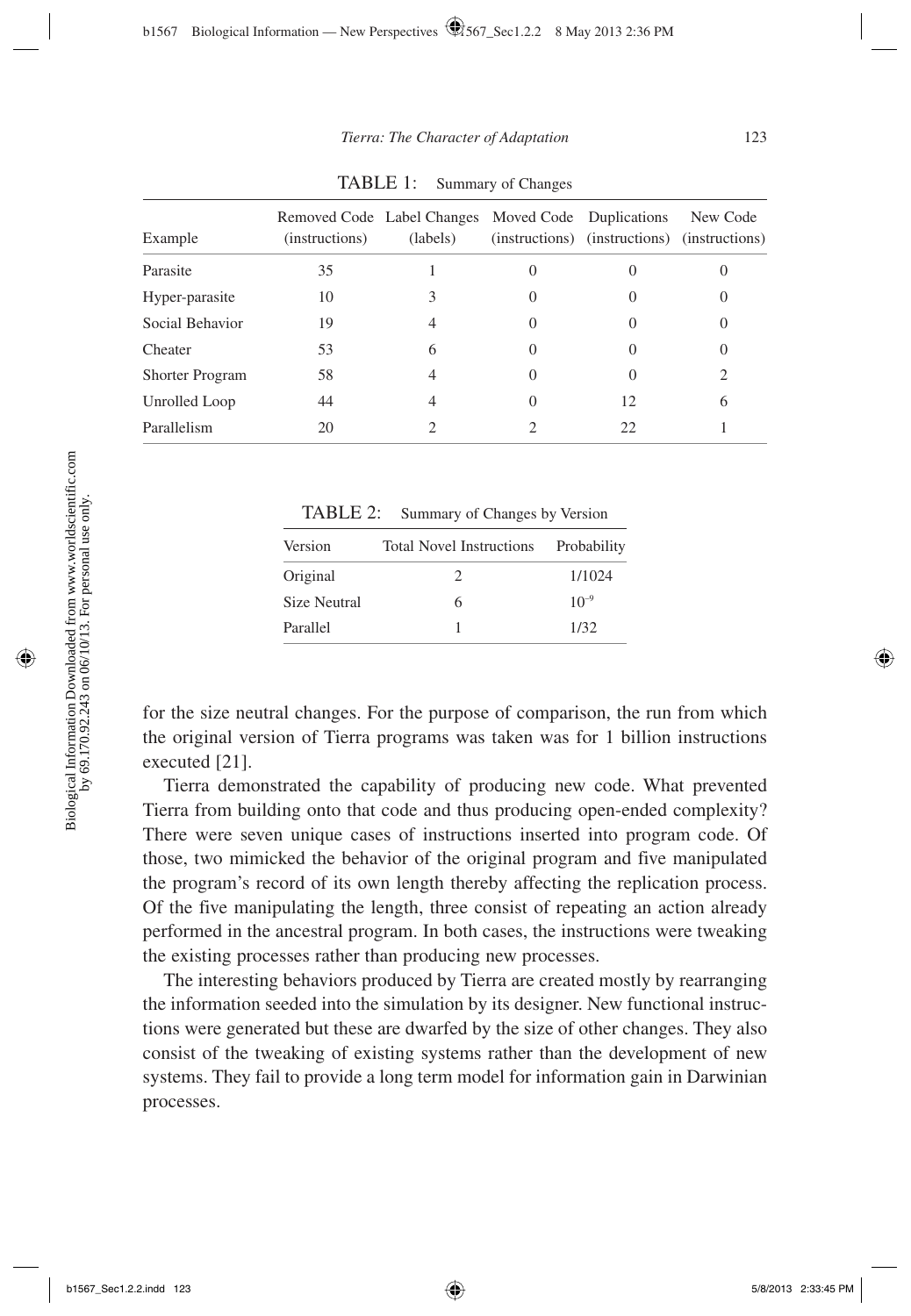### **5. Summary**

The author of Tierra sought to create a digital Cambrian explosion whereby the power of the evolutionary process was unleashed. It is agreed that Tierra did not succeed in accomplishing this feat. Rather, the evolutionary activity within Tierra dies after only a transitory period. No Cambrian explosion occurs.

Furthermore, the evolutionary activity that occurred was not of the sort that can be used as the basis for the ongoing evolution of novel information. Most change in Tierra was created by rearranging the existing code in the system, not by producing new code. Some cases did produce new code; however, the amount of change produced in this fashion is very small compared to change produced in other ways. What information gain existed only manages to tweak the existing system. The trajectory of Tierra was wrong, it is dominated by the wrong category of adaptation.

The observation that evolution consists largely of adaptations that remove or manipulate existing information, rather than adaptations producing new information, is not restricted to Tierra. Many observed adaptations in biology are in fact derived from changes which break existing systems [23]. Studies of biological adaptations have shown that they proceed via the elimination of unnecessary and costly functions [24,25]. A survey of lab experiments showed that the adaptations found in such scenarios fit the same picture [26]. Further discussion of adaptation by loss in biological scenarios can be found within these proceedings [27].

Unlike many artificial life simulations, Tierra followed Darwinism by not imposing an external artificial fitness. Tierran programs were not rewarded for performing calculations or solving problems. Rather in Tierra there was only survival and replication. As a result Tierra paralleled biology more closely on this point. As discussed, the pattern of observed adaptation is similar between Tierra and biology. Rather than being a system which fails to imitate biology closely enough to produce a Cambrian explosion, Tierra is a system which manages to imitate the character of directly observed biological adaptations.

Some other evolutionary systems do show an increase in complexity and the production of new functional code. Avida is one such example, in which a sequence of instructions is generated which computes the bitwise EQU (XNOR) operation [28]. However, Avida's ability to generate such sequences of instructions is derived from its use of stair step active information [29]. Avida rewards the development of partial implementations of its target, thereby helping the programs to evolve [3]. Essentially, action was taken in Avida to make it easier for evolution to find new valid code sequences, enabling it to succeed. Whereas Tierra's primary source of information is the ancestral program, Avida's primary source of information is in the design of the "environment" in which Avida programs are run.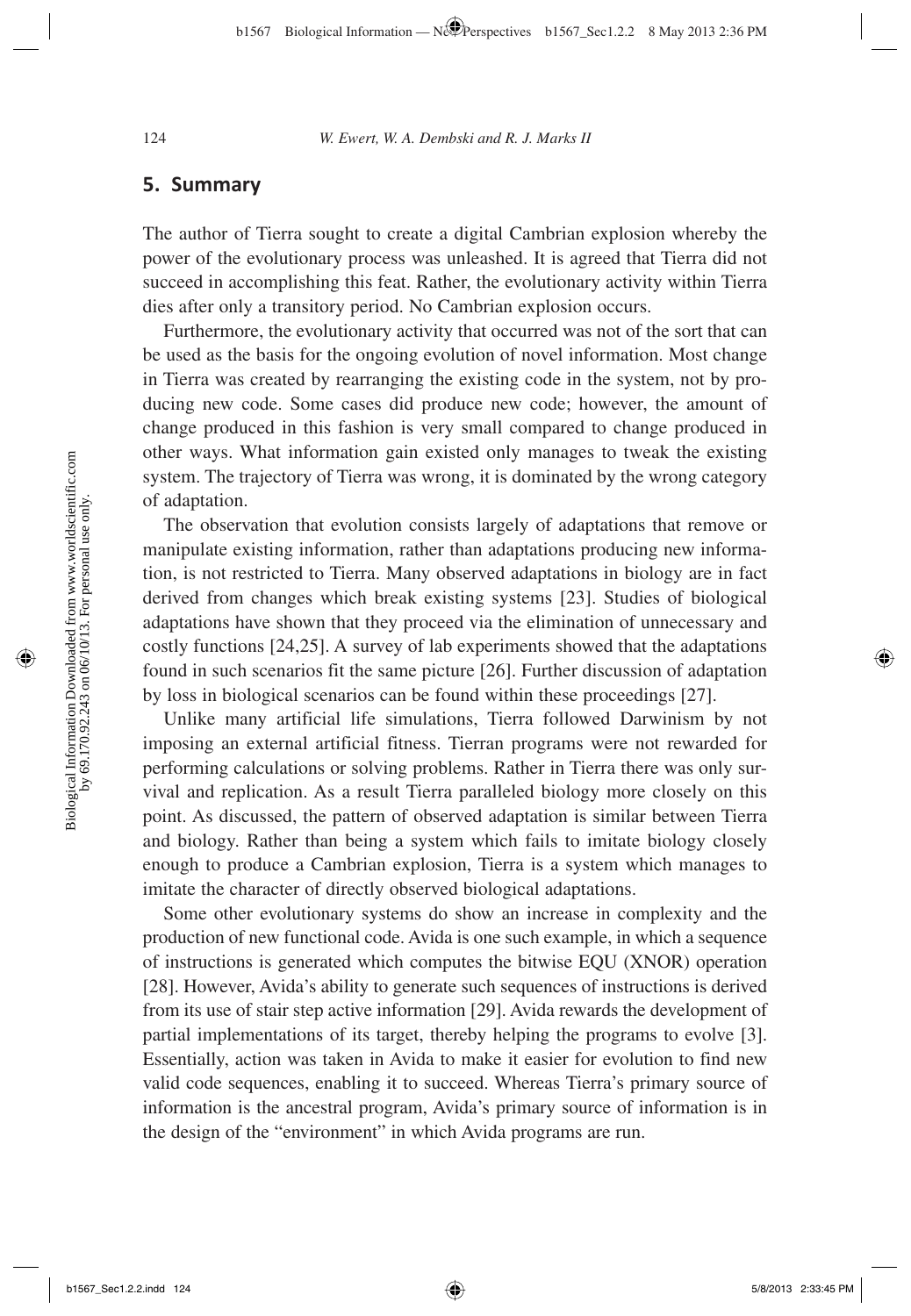Tierra also derives some information from the environment in which it runs. Ray was concerned about the brittleness of machine code [10], and accordingly made specific design decisions. Additionally, the original instruction set was created by choosing exactly the instructions which were used in the ancestor [14]. This results in the Tierra instruction set being specifically tuned to the problem it faces. This work has not attempted to investigate the implications of these decisions, but is our opinion that the Tierran evolution is substantially assisted through them.

Almost any design-based view of biological origins allows the existence of some variation occurring by Darwinian mechanisms while remaining skeptical that such mechanisms can explain all of biology. Defenders of Darwinism claim that the distinction is artificial and that minor variation will necessarily eventually add up to large scale variation. Tierra provides evidence for the design position. Tierra demonstrates adaptation, but also demonstrates that the adaptation fails to add up to open-ended complexity. It shows that minor variation does imply major variation.

Tierra did not succeed in producing open-ended evolution and a Cambrian-like explosion as was hoped. Changes were dominated by loss or rearrangement rather than the production of new functional code. The character of Tierran evolution never held promise for long term evolutionary growth. However, it did manage to replicate something of the character of actual biological change. Biological adaptations also often make use of loss or rearrangement of existing information. As such, the models of evolution like Tierra may well provide insights into biological change. However, it fails to demonstrate evolution of the sort that could explain the innovations of the Cambrian explosion or the development of the biological world.

### **Acknowledgments**

The authors thank Dr. Paul Brown whose thoughts on the character of adaptation led to our interpretation of Tierra. They also are grateful for the comments of anonymous reviewer especially for reminding the authors that not everyone is as familiar with the technical concepts involved as the authors themselves.

#### **6. Appendix: Tierra program comparisons**

Prior to this point, we have attempted to explain the content in a generally accessible manner. This appendix seeks to provide detailed backup for the claims made in the rest of the paper. It is necessarily technical. The reader is assumed to have good grasp on the mechanics of computer machine code. As such, technical computer terminology will be used without explanation in this appendix.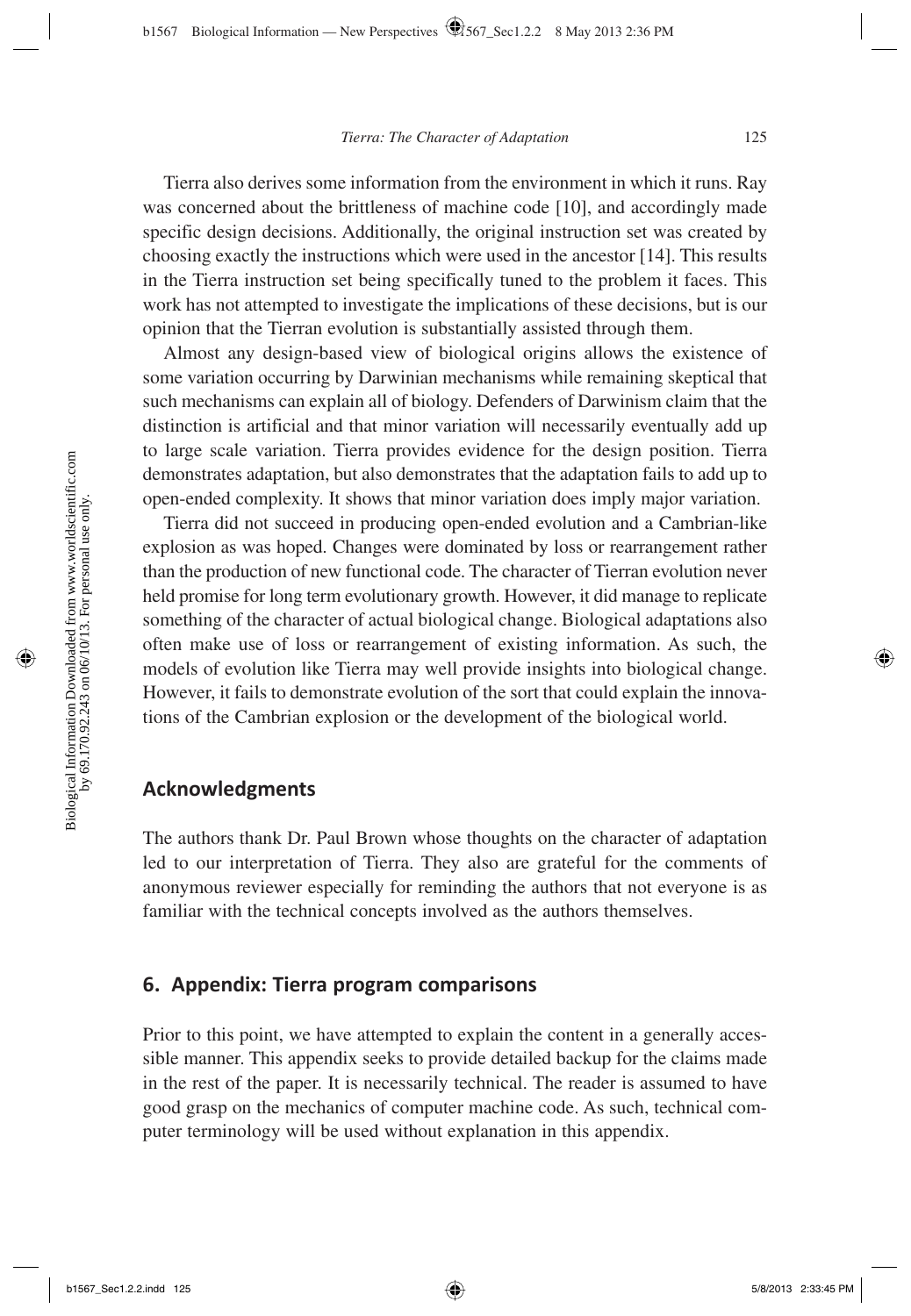#### **6.1** *Ancestor and parasite*

Table 3 shows the difference in code between the ancestor and the parasite. The most significant change is that a substantial portion of the code has been removed. The only other change is on instruction 43, where a label is changed. That change actually causes the loss of the code because it makes that part of the program look

TABLE 3: Comparison of the code of the ancestor and the parasite. (Bold indicates changes in the program code)

|                | Ancestor         | Parasite         | 27 | Nop1        | nop1   | 54 | ifz  |
|----------------|------------------|------------------|----|-------------|--------|----|------|
| $\mathbf{1}$   | nop1             | nop1             | 28 | Mal         | mal    | 55 | jmpo |
| 2              | nop1             | nop1             | 29 | call        | call   | 56 | nop0 |
| 3              | nop1             | nop1             | 30 | nop0        | nop0   | 57 | nop1 |
| $\overline{4}$ | nop1             | nop1             | 31 | nop0        | nop0   | 58 | nop0 |
| 5              | zero             | zero             | 32 | nop1        | nop1   | 59 | nop0 |
| 6              | not <sub>0</sub> | not <sub>0</sub> | 33 | nop1        | nop1   | 60 | incA |
| 7              | shl              | shl              | 34 | divide      | divide | 61 | incB |
| $8\,$          | shl              | shl              | 35 | jmpo        | jmpo   | 62 | jmpo |
| 9              | movDC            | movDC            | 36 | nop0        | nop0   | 63 | nop0 |
| 10             | adrb             | adrb             | 37 | nop0        | nop0   | 64 | nop1 |
| 11             | nop0             | nop0             | 38 | nop1        | nop1   | 65 | nop0 |
| 12             | nop0             | nop0             | 39 | nop0        | nop0   | 66 | nop1 |
| 13             | nop0             | nop0             | 40 | ifz         | ifz    | 67 | ifz  |
| 14             | nop0             | nop0             | 41 | nop1        | nop1   | 68 | nop1 |
| 15             | subAAC           | subAAC           | 42 | nop1        | nop1   | 69 | nop0 |
| 16             | movBA            | movBA            | 43 | $\bf{nop0}$ | nop1   | 70 | nop1 |
| 17             | adrf             | adrf             | 44 | nop0        | nop0   | 71 | nop1 |
| $18\,$         | nop0             | nop0             | 45 | pushA       | pushA  | 72 | popC |
| 19             | nop0             | nop0             | 46 | pushB       |        | 73 | popB |
| 20             | nop0             | nop0             | 47 | pushC       |        | 74 | popA |
| 21             | nop1             | nop1             | 48 | nop1        |        | 75 | ret  |
| 22             | incA             | incA             | 49 | nop0        |        | 76 | nop1 |
| 23             | subCAB           | subCAB           | 50 | nop1        |        | 77 | nop1 |
| 24             | nop1             | nop1             | 51 | nop0        |        | 78 | nop1 |
| 25             | nop1             | nop1             | 52 | movii       |        | 79 | nop0 |
| 26             | nop0             | nop0             | 53 | decC        |        | 80 | ifz  |
|                |                  |                  |    |             |        |    |      |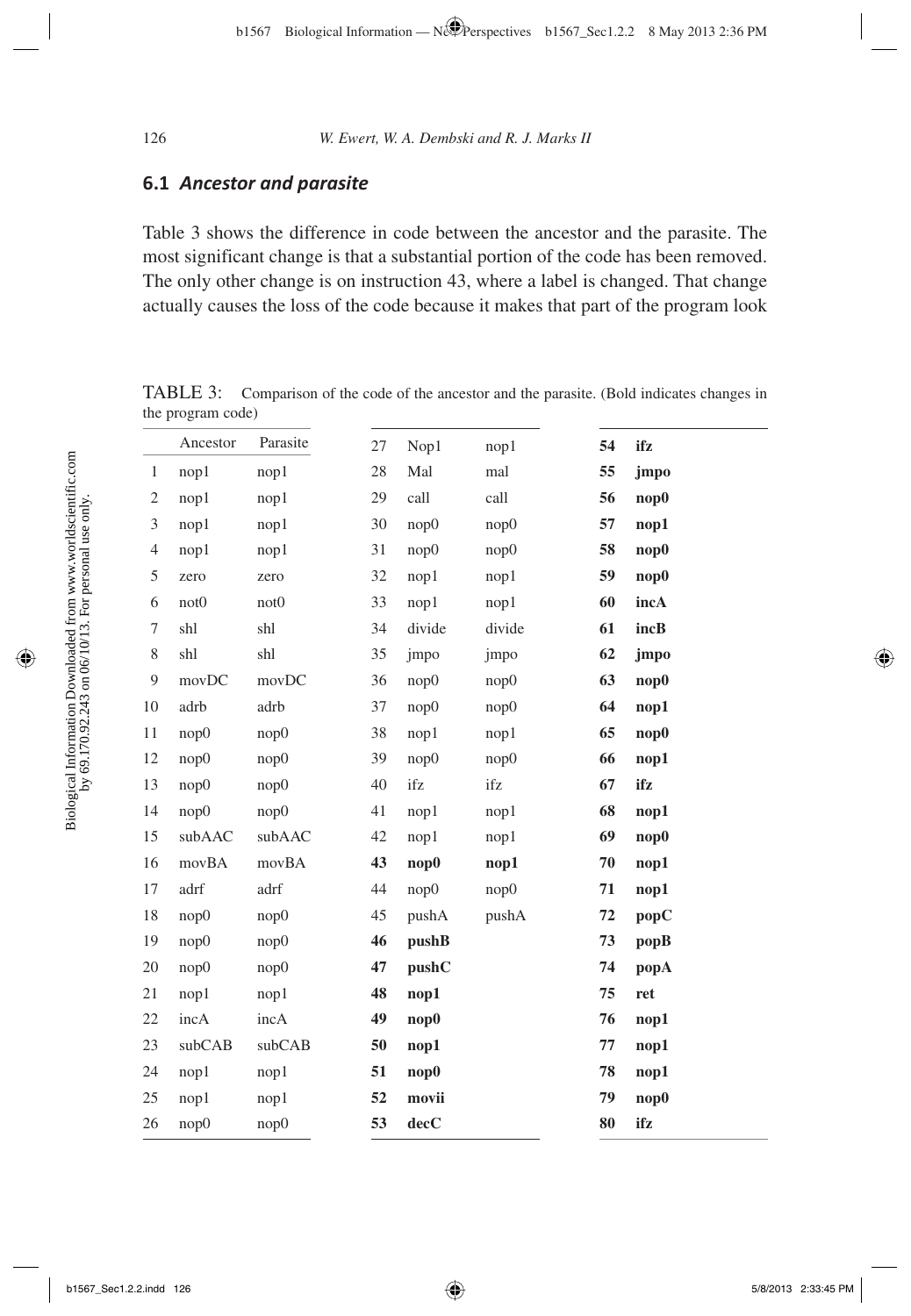the same as the end. This confuses the copying code, resulting in a partial copy, thus the truncated code.

#### **6.2** *Immunity*

The functionality of at least one form of immunity to parasites is described as "failing to retain the information on size and location." The original ancestor stores its size in the CX register and its location in the BX register. When running in the copy loop, these registers are used for other purposes. The original values are saved by pushing them onto the stack before running the copying code and popping them back off the stack afterwards. The only reason that the program needs to maintain those values is in order to make additional copies of the program. However, by jumping to the beginning of the program rather than its originally specified location, the main program can recalculate the values each time. At this point it can remove or break the pushing and popping code without ill effects. However, the parasite assumes that the pushing and popping code is still active and thus becomes confused.

The hyper-parasite does this same thing with an additional twist. The hyperparasite jumps back into its main loop rather than returning back into the parasite. This means that the hyper-parasite maintains control of the parasite's CPU and thus uses it to make new hyper-parasites.

#### **6.3** *Ancestor and hyper-parasite*

Table 4 shows the differences between a hyper-parasite and the ancestor. A substantial number of changes are made. As discussed, changes to labels and the removal of code do not constitute new code. The following discusses each case that might otherwise be considered new code:

- 21 This jump instruction does nothing as there is no label after it.
- 22 This sets the CX register to 0, but the CX register is reset by the next instruction, leaving it with no effect.
- 35 The two jump instructions, jmpo and jmpb, will both have the same effect here.
- 39–40 These two instructions will never be executed because the jump instruction at position 35 will have already taken effect.
- 64 The two jump instructions, jmpo and jmpb, will both have the same effect here.
- 69–77 This code is dead and is no longer being executed.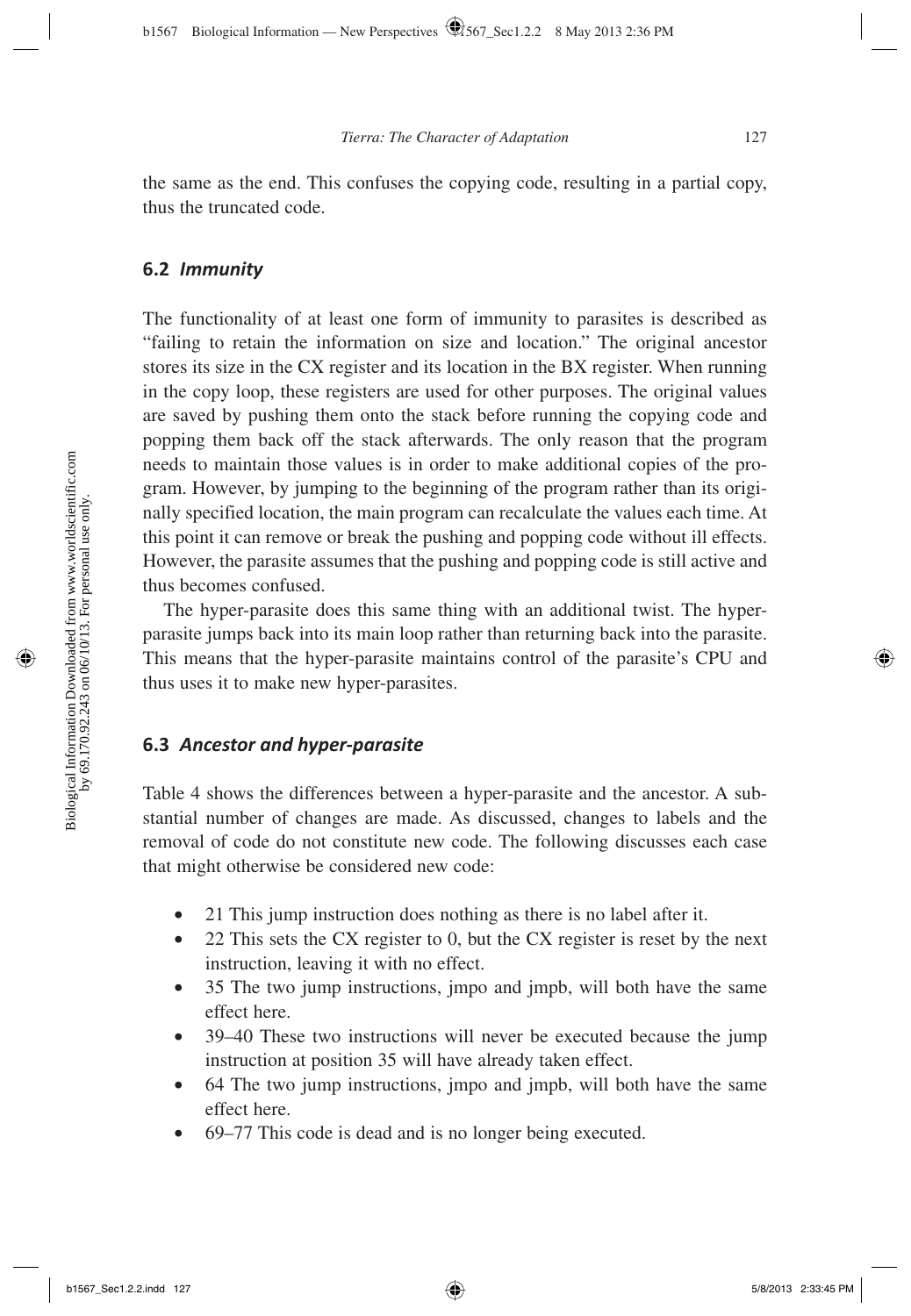|                         |                  | Hyper-   | 28 | mal    | mal    | 57 | jmpo        | jmpo        |
|-------------------------|------------------|----------|----|--------|--------|----|-------------|-------------|
|                         | Ancestor         | parasite | 29 | call   | call   | 58 | $\bf{nop0}$ | nop1        |
| $\mathbf{1}$            | nop1             | nop1     | 30 | nop0   | nop0   | 59 | nop1        | nop1        |
| $\mathfrak{2}$          | nop1             | nop1     | 31 | nop0   | nop0   | 60 | nop0        | nop0        |
| $\mathfrak{Z}$          | nop1             | nop0     | 32 | nop1   | nop1   | 61 | nop0        | nop0        |
| $\overline{\mathbf{4}}$ | nop1             |          | 33 | nop1   | nop1   | 62 | incA        | incA        |
| 5                       | zero             |          | 34 | divide | divide | 63 | incB        | incB        |
| 6                       | not <sub>0</sub> |          | 35 | jmpo   | jmpb   | 64 | jmpo        | jmpb        |
| $\overline{7}$          | shl              |          | 36 | nop0   | nop0   | 65 | nop0        | nop0        |
| 8                       | shl              |          | 37 | nop0   | nop0   | 66 | nop1        | nop1        |
| $\boldsymbol{9}$        | movDC            |          | 38 | nop1   | nop1   | 67 | nop0        | nop0        |
| 10                      | adrb             | adrb     | 39 |        | jmpo   | 68 | nop1        | nop1        |
| 11                      | nop0             | nop0     | 40 |        | nop1   | 69 | ifz         | jmpb        |
| 12                      | nop0             | nop0     | 41 | nop0   | nop0   | 70 | nop1        | nop1        |
| 13                      | nop0             | nop1     | 42 | ifz    | ifz    | 71 | nop0        | nop0        |
| 14                      | $\bf{nop0}$      |          | 43 | nop1   | nop1   | 72 | nop1        | popB        |
| 15                      | subAAC           | subAAC   | 44 | nop1   | nop1   | 73 | nop1        | nop1        |
| 16                      | movBA            | movBA    | 45 | nop0   | nop0   | 74 | popC        | popC        |
| 17                      | adrf             | adrf     | 46 | nop0   | nop0   | 75 | popB        | popB        |
| 18                      | nop0             | nop0     | 47 | pushA  | pushA  | 76 | popA        | popB        |
| 19                      | nop0             | nop0     | 48 | pushB  | pushB  | 77 | ret         | ret         |
| 20                      | nop0             | nop0     | 49 | pushC  | pushC  | 78 |             | $\bf{nop0}$ |
| 21                      | nop1             | jmpb     | 50 | nop1   | nop1   | 79 | nop1        | nop1        |
| 22                      | incA             | zero     | 51 | nop0   | nop0   | 80 | nop1        | nop1        |
| 23                      | subCAB           | subCAB   | 52 | nop1   | nop1   | 81 | nop1        | nop1        |
| 24                      | nop1             |          | 53 | nop0   | nop0   | 82 | nop0        |             |
| 25                      | nop1             |          | 54 | movii  | movii  | 83 | ifz         |             |
| 26                      | nop0             |          | 55 | decC   | decC   |    |             |             |
| 27                      | nop1             |          | 56 | ifz    | ifz    |    |             |             |

TABLE 4: Comparison of the code of the ancestor and a hyper-parasite

Thus all new instructions introduced have no actual affect on the execution of the program. The only interesting changes are to the labels which produced the hyperparasitism effect.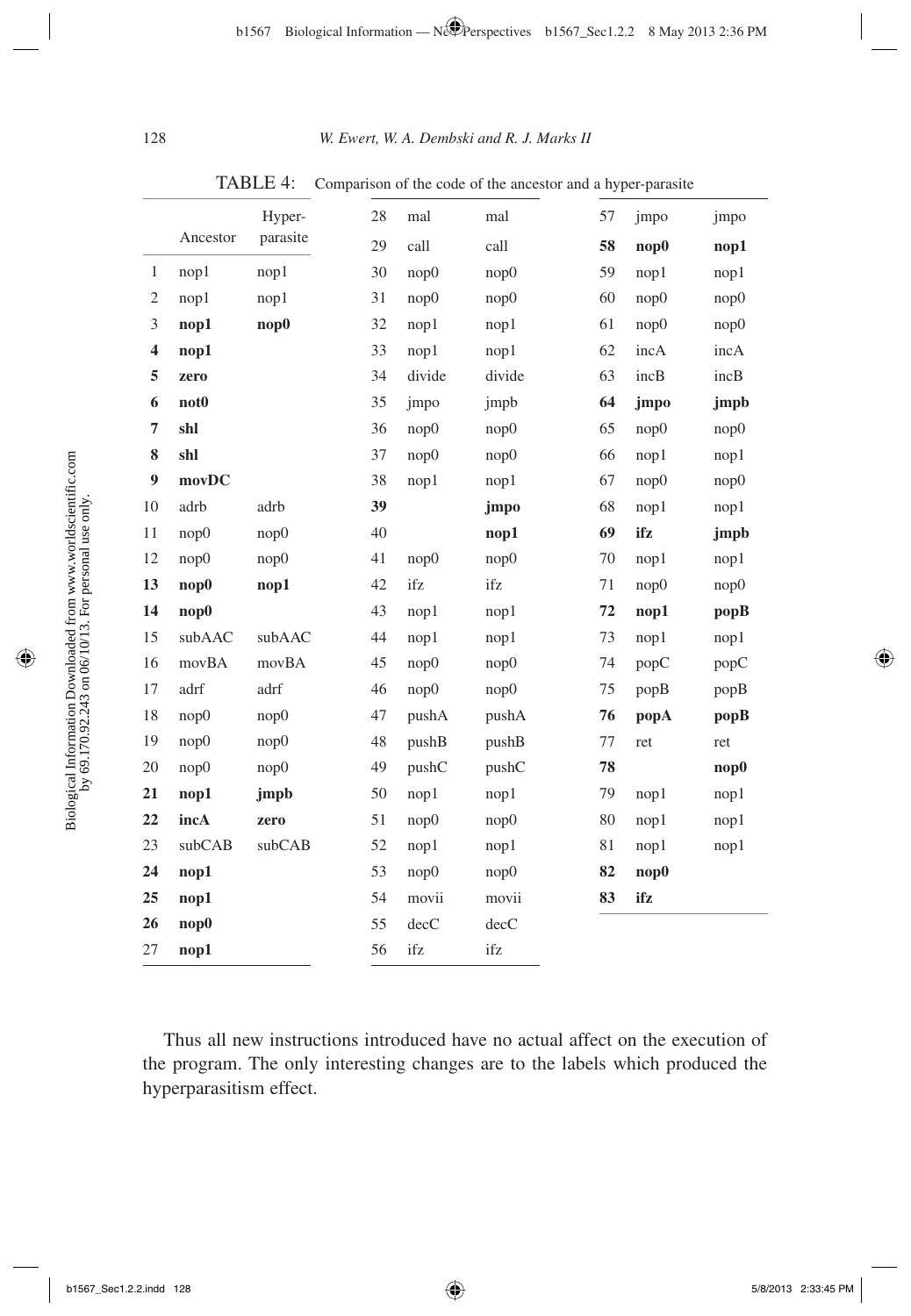### **6.4** *Hyper-parasite and social program*

Table 5 presents the difference between a hyper-parasite and a social program. The actual change making the program social is to instruction 27. None of the other changes produce interesting effects. Most of those changes relate to code which no longer serves a purpose.

- 14 Sets the CX register to zero, which is repeated by the next instruction.
- 30 This code is never executed.
- 37 The values pushed on the stack are no longer being used, so this has no effect on the program.
- 58 Code is not executed due to the hyper-parasite change.

|    | Hyper-   |        | 23 | divide          | divide | 47 | nop1        |      |
|----|----------|--------|----|-----------------|--------|----|-------------|------|
|    | parasite | Social | 24 | jmpb            | jmpb   | 48 | nop1        | nop1 |
| 1  | nop1     | nop1   | 25 | nop0            | nop0   | 49 | nop0        | nop0 |
| 2  | nop1     | nop1   | 26 | nop0            | nop0   | 50 | nop0        | nop0 |
| 3  | nop0     | nop0   | 27 | nop1            | nop0   | 51 | incA        | incA |
| 4  | adrb     | adrb   | 28 | jmpo            | jmpo   | 52 | incB        | incB |
| 5  | nop0     | nop0   | 29 | nop1            | nop1   | 53 | jmpb        | jmpb |
| 6  | nop0     | nop0   | 30 | nop0            | subCAB | 54 | nop0        | nop0 |
| 7  | nop1     | nop1   | 31 | ifz             | ifz    | 55 | nop1        | nop1 |
| 8  | subAAC   | subAAC | 32 | nop1            | nop1   | 56 | nop0        | nop0 |
| 9  | movBA    | movBA  | 33 | nop1            | nop1   | 57 | nop1        | nop1 |
| 10 | adrf     | adrf   | 34 | nop0            | nop0   | 58 | jmpb        | ifz  |
| 11 | nop0     | nop0   | 35 | nop0            | nop0   | 59 | nop1        |      |
| 12 | nop0     | nop0   | 36 | pushA           | pushA  | 60 | nop0        |      |
| 13 | nop0     | nop0   | 37 | pushB           | pushC  | 61 | popB        | popB |
| 14 | jmpb     | zero   | 38 | pushC           | pushC  | 62 | nop1        |      |
| 15 | zero     | zero   | 39 | nop1            | nop1   | 63 | popC        |      |
| 16 | subCAB   | subCAB | 40 | nop0            | nop0   | 64 | popB        |      |
| 17 | mal      | mal    | 41 | nop1            | nop1   | 65 | $\bf popB$  |      |
| 18 | call     | call   | 42 | nop0            | nop0   | 66 | ret         |      |
| 19 | nop0     | nop0   | 43 | movii           | movii  | 67 | $\bf{nop0}$ |      |
| 20 | nop0     | nop0   | 44 | $\mathrm{decC}$ | decC   | 68 | nop1        | nop1 |
| 21 | nop1     | nop1   | 45 | ifz             | ifz    | 69 | nop1        | nop1 |
| 22 | nop1     | nop1   | 46 | jmpo            | jmpb   | 70 | nop1        | nop1 |
|    |          |        |    |                 |        |    |             |      |

TABLE 5: Comparison of the code of a hyper-parasite and a social program.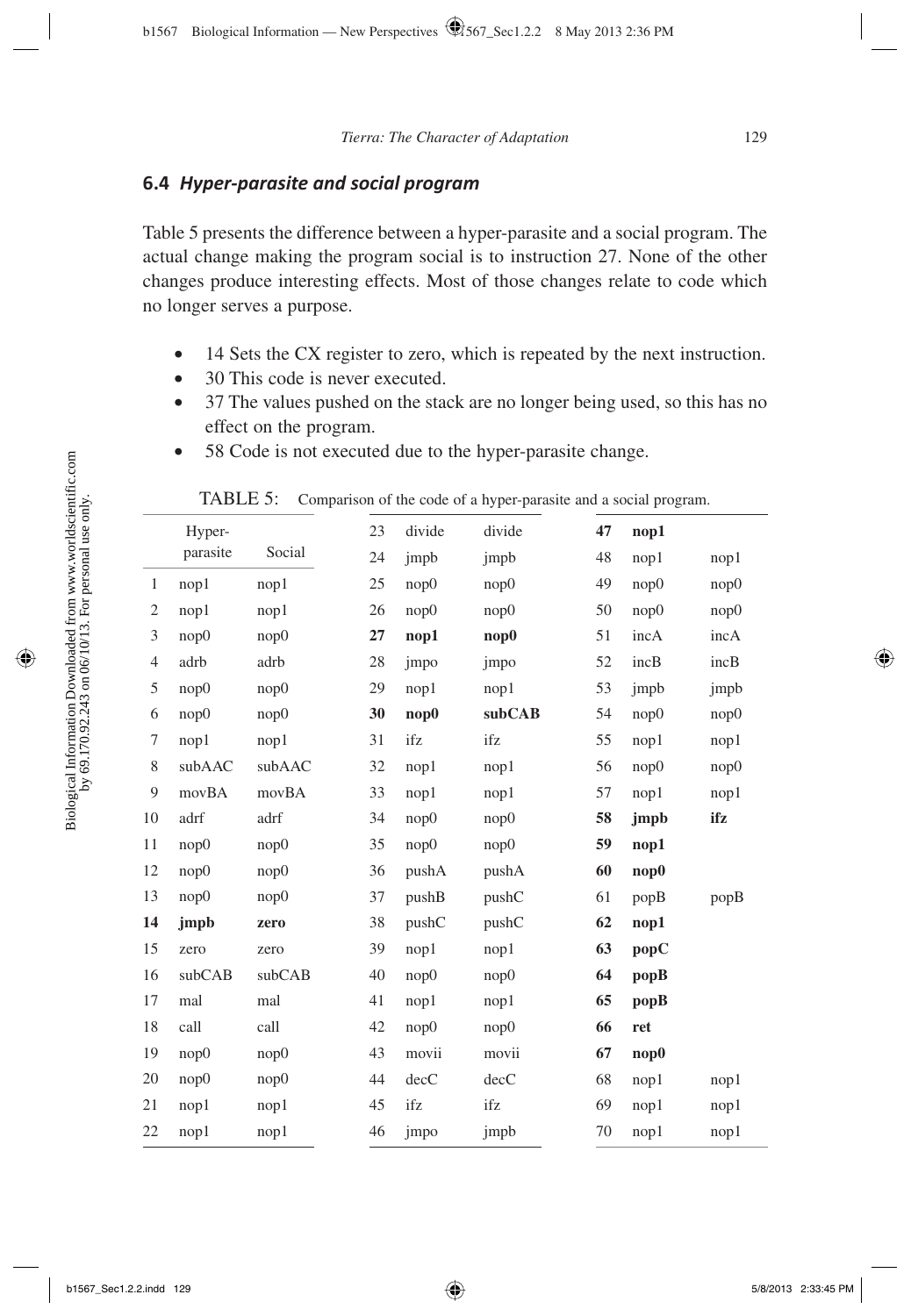### **6.5** *Social program and cheater*

Table 6 compares the code of the first hyper-parasite with that of the cheater. As can be seen, a large section of code has been removed. The only other change is at position 15 which repeats the action of the previous instruction and as a result makes no lasting change on the state of the program.

### **6.6** *Ancestor and short code*

Table 7 shows the changes between the ancestor and a short self-replicator.

- 12 The divide instruction is used, a new functional instruction
- 55 The ret instruction is used, a new functional instruction

|  |  | TABLE 6: Comparison of the code of a social program and a cheater. |  |  |
|--|--|--------------------------------------------------------------------|--|--|
|--|--|--------------------------------------------------------------------|--|--|

|                | Social | Cheater | 22 | nop1   | nop1   | 42 | nop0  |      |
|----------------|--------|---------|----|--------|--------|----|-------|------|
| $\mathbf{1}$   | nop1   | nop1    | 23 | divide | divide | 43 | movii |      |
| 2              | nop1   | nop1    | 24 | jmpb   |        | 44 | decC  |      |
| 3              | nop0   | nop0    | 25 | nop0   |        | 45 | ifz   |      |
| $\overline{4}$ | adrb   | adrb    | 26 | nop0   |        | 46 | jmpb  |      |
| 5              | nop0   | nop0    | 27 | nop0   |        | 47 | nop1  |      |
| 6              | nop0   | nop0    | 28 | jmpo   | jmpo   |    |       |      |
| 7              | nop1   | nop1    | 29 | nop1   |        | 48 | nop0  |      |
| 8              | subAAC | subAAC  | 30 | subCAB |        | 49 | nop0  |      |
| $\overline{9}$ | movBA  | movBA   | 31 | ifz    |        | 50 | incA  |      |
| 10             | adrf   | adrf    |    |        |        | 51 | incB  |      |
| 11             | nop0   | nop0    | 32 | nop1   |        | 52 | jmpb  |      |
| 12             | nop0   | nop0    | 33 | nop1   |        | 53 | nop0  |      |
| 13             | nop0   | nop0    | 34 | nop0   |        | 54 | nop1  |      |
| 14             | zero   | zero    | 35 | nop0   |        | 55 | nop0  |      |
| 15             | zero   | subCAB  | 36 | pushA  |        | 56 |       |      |
| 16             | subCAB | subCAB  | 37 | pushC  |        |    | nop1  |      |
| 17             | mal    | mal     | 38 | pushC  |        | 57 | ifz   |      |
| 18             | call   | call    | 39 | nop1   |        | 58 | popB  |      |
| 19             | nop0   | nop0    |    |        |        | 59 | nop1  | nop1 |
| 20             | nop0   | nop0    | 40 | nop0   |        | 60 | nop1  | nop1 |
| 21             | nop1   | nop1    | 41 | nop1   |        | 61 | nop1  | nop1 |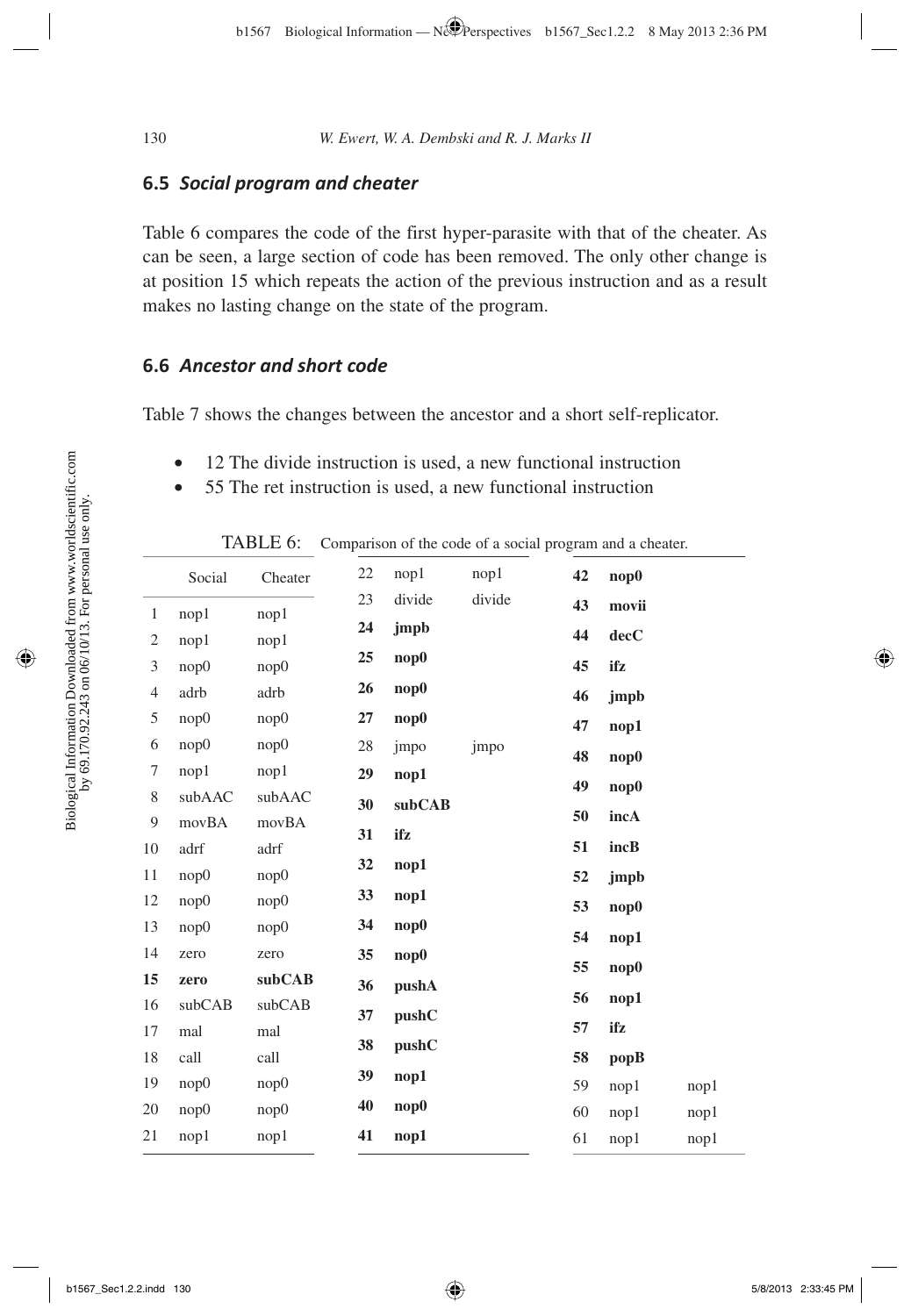- 62 There is no difference between jmpb and jmpo in this case.
- 65 This code is never executed.

We see that the divide and ret instructions are new. As such, both of these instructions do indicate a degree of novelty in the system. Both instructions were in the original ancestor, and one might be inclined to argue that they are not new code as they have merely been moved. However, since both are only single instructions rather than sequences appealing to a code movement event is not justified.

|                         | Ancestor         | Short  | 27 | nop1   |       | 54 | ifz         | ifz   |
|-------------------------|------------------|--------|----|--------|-------|----|-------------|-------|
| $\mathbf{1}$            | nop1             | nop0   | 28 | mal    | mal   | 55 | jmpo        | ret   |
| $\overline{2}$          | nop1             |        | 29 | call   |       | 56 | $\bf{nop0}$ |       |
| 3                       | nop1             |        | 30 | nop0   |       | 57 | nop1        |       |
| $\overline{\mathbf{4}}$ | nop1             |        | 31 | nop0   |       | 58 | nop0        |       |
| 5                       | Zero             |        | 32 | nop1   |       | 59 | nop0        |       |
| 6                       | not <sub>0</sub> |        | 33 | nop1   |       | 60 | incA        | incA  |
| 7                       | shl              |        | 34 | divide |       | 61 | incB        | incB  |
| 8                       | shl              |        | 35 | jmpo   |       | 62 | jmpo        | jmpb  |
| $\boldsymbol{9}$        | movDC            |        | 36 | nop0   |       | 63 | nop0        |       |
| 10                      | adrb             | adrb   | 37 | nop0   |       | 64 | nop1        | nop1  |
| 11                      | nop0             | nop1   | 38 | nop1   |       | 65 | nop0        | movii |
| 12                      | nop0             | divide | 39 | nop0   |       | 66 | nop1        |       |
| 13                      | nop0             |        | 40 | ifz    |       | 67 | ifz         |       |
| 14                      | nop0             |        | 41 | nop1   |       | 68 | nop1        |       |
| 15                      | subAAC           | subAAC | 42 | nop1   |       | 69 | nop0        |       |
| 16                      | movBA            | movBA  | 43 | nop0   |       | 70 | nop1        |       |
| 17                      | adrf             | adrf   | 44 | nop0   |       | 71 | nop1        |       |
| 18                      | nop0             | nop0   | 45 | pushA  |       | 72 | popC        |       |
| 19                      | nop0             |        | 46 | pushB  | pushB | 73 | popB        |       |
| 20                      | nop0             |        | 47 | pushC  |       | 74 | popA        |       |
| 21                      | nop1             |        | 48 | nop1   |       | 75 | ret         |       |
| 22                      | incA             | incA   | 49 | nop0   |       | 76 | nop1        |       |
| 23                      | subCAB           | subCAB | 50 | nop1   |       | 77 | nop1        |       |
| 24                      | nop1             |        | 51 | nop0   | nop0  | 78 | nop1        |       |
| 25                      | nop1             |        | 52 | movii  | movii | 79 | nop0        |       |
| 26                      | nop0             |        | 53 | decC   | decC  | 80 | ifz         |       |

TABLE 7: Comparision of the code of the ancestor and a short self-replicator.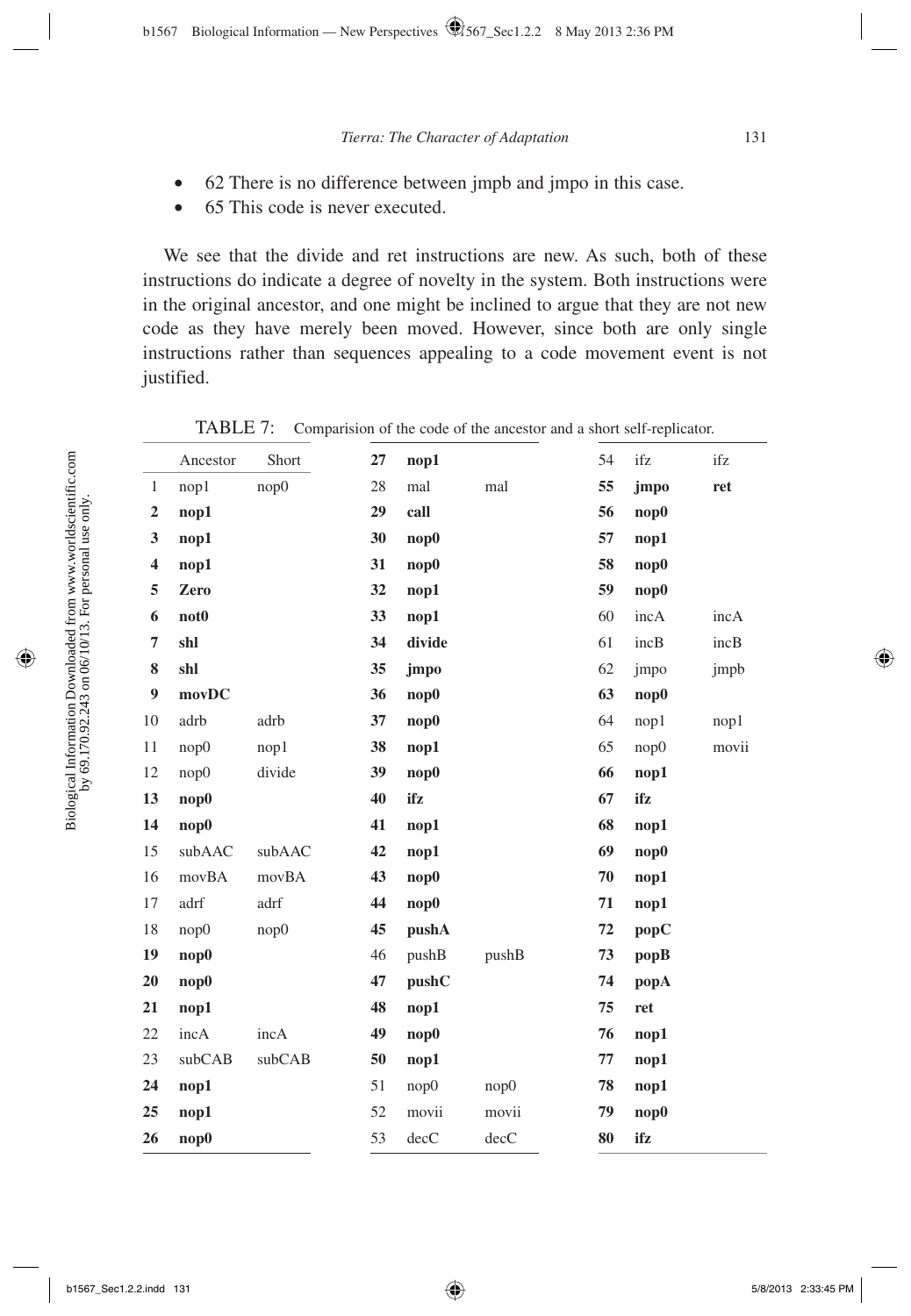## **6.7** *Loop unrolling*

Table 8 shows the changes between the ancestor and the optimized program.

- 12 This divide instruction is new.
- 23 There is no label; this piece of code has no affect.

TABLE 8: Comparison of the code of the ancestor and a unrolled loop.

|                         | Ancestor         | Unrolled | 30 | call   |                 | 60 | nop0        |                  |
|-------------------------|------------------|----------|----|--------|-----------------|----|-------------|------------------|
| $\mathbf{1}$            | nop1             | nop1     | 31 | nop0   |                 | 61 | incA        | incA             |
| $\mathbf 2$             | nop1             |          | 32 | nop0   |                 | 62 | incB        | incB             |
| 3                       | nop1             |          | 33 | nop1   |                 | 63 | jmpo        | movii            |
| $\overline{\mathbf{4}}$ | nop1             |          | 34 | nop1   |                 | 64 | nop0        | decC             |
| 5                       | zero             |          | 35 | divide |                 | 65 | nop1        | incA             |
| 6                       | not <sub>0</sub> |          | 36 | jmpo   |                 | 66 | $\bf{nop0}$ | incB             |
| 7                       | shl              |          | 37 | nop0   |                 | 67 |             | movii            |
| 8                       | shl              |          | 38 | nop0   |                 | 68 |             | decC             |
| 9                       | movDC            |          | 39 | nop1   |                 | 69 |             | not <sub>0</sub> |
| 10                      | adrb             | adrb     | 40 | nop0   |                 | 70 |             | ifz              |
| 11                      | nop0             | nop0     | 41 | ifz    |                 | 71 |             | ret              |
| 12                      | nop0             | divide   | 42 | nop1   |                 | 72 |             | incA             |
| 13                      | nop0             |          | 43 | nop1   |                 | 73 |             | incB             |
| 14                      | nop0             |          | 44 | nop0   |                 | 74 |             | jmpb             |
| 15                      | subAAC           | subAAC   | 45 | nop0   |                 | 75 | nop1        | nop1             |
| 16                      | movBA            | movBA    | 46 | pushA  |                 | 76 | ifz         | ifz              |
| 17                      | adrf             | adrf     | 47 | pushB  |                 | 77 | nop1        |                  |
| 18                      | nop0             | nop0     | 48 | pushC  |                 | 78 | nop0        |                  |
| 19                      | nop0             |          | 49 | nop1   |                 | 79 | nop1        |                  |
| 20                      | nop0             |          | 50 | nop0   |                 | 80 | nop1        |                  |
| 21                      | nop1             |          | 51 | nop1   |                 | 81 | popC        |                  |
| 22                      | incA             | incA     | 52 | nop0   | nop0            | 82 | popB        |                  |
| 23                      |                  | call     | 53 | movii  | movii           | 83 | popA        |                  |
| 24                      | subCAB           | subCAB   | 54 | decC   | $\mathrm{decC}$ | 84 | ret         |                  |
| 25                      | nop1             | pushB    | 55 | ifz    | decC            | 85 | nop1        |                  |
| 26                      | nop1             | shl      | 56 | jmpo   | jmpb            | 86 | nop1        |                  |
| 27                      | nop0             |          | 57 | nop0   | decC            | 87 | nop1        |                  |
| 28                      | nop1             |          | 58 | nop1   |                 | 88 | nop0        |                  |
| 29                      | mal              | mal      | 59 | nop0   |                 | 89 | ifz         |                  |
|                         |                  |          |    |        |                 |    |             |                  |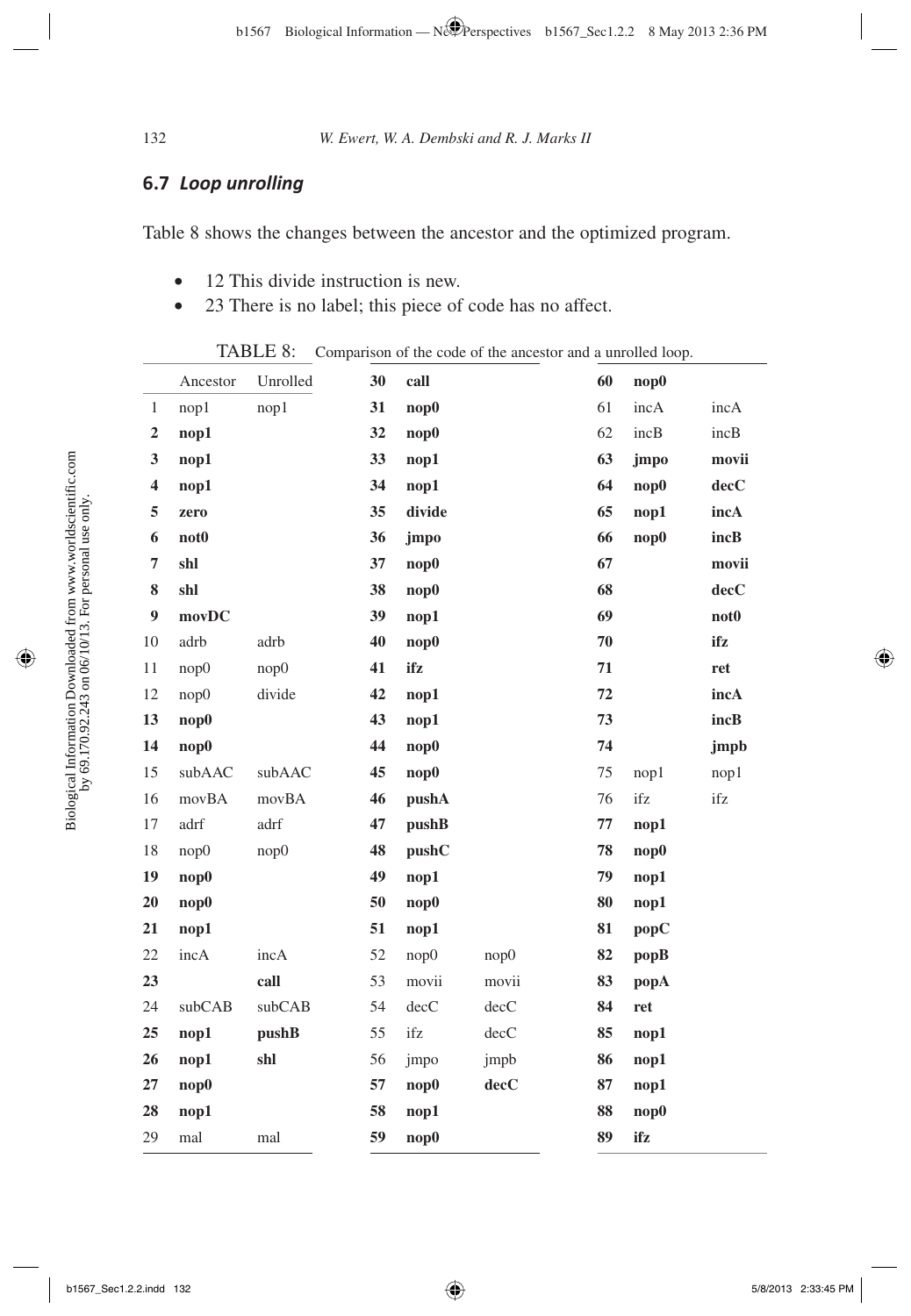- 25, 29 These two instructions were both in the ancestor. The order has been switched, but this has no effect on the program.
- 26 This shl instruction is new.
- 49–75 This section is result of a loop unrolling.

Instructions 49–75 derive from a three-fold duplication of the original version of that code. Table 9 compares a repeated version of the ancestor loop with the optimized version.

- 7 A decrement CX instruction.
- 8 No label; has no function.
- 9 A decrement CX instruction.
- 28 Has the effect of decrementing CX.
- 30 New instruction.
- 37 Neutral change.

It is obvious that the code was produced by a straightforward duplication of the original loop. There are three features which have been added.

- 1. The same changes to ret/divide from the very short program.
- 2. The program requests twice as much space as it needs, and counts down twice as fast to make up for it.
- 3. The loop has been unrolled.

|                | Ancestor    | Unrolled | 14 | incB        | incB  | 28 |             | not <sub>0</sub> |
|----------------|-------------|----------|----|-------------|-------|----|-------------|------------------|
| 1              | nop1        |          | 15 | jmpo        |       | 29 | ifz         | ifz              |
| $\overline{2}$ | $\bf{nop0}$ |          | 16 | movii       | movii | 30 | jmpo        | ret              |
| 3              | nop1        |          | 17 | decC        | decC  | 31 | nop0        |                  |
| 4              | nop0        | nop0     | 18 | ifz         |       | 32 | nop1        |                  |
| 5              | movii       | movii    | 19 | jmpo        |       | 33 | $\bf{nop0}$ |                  |
| 6              | decC        | decC     | 20 | $\bf{nop0}$ |       | 34 | $\bf{nop0}$ |                  |
| 7              | ifz         | decC     | 21 | nop1        |       | 35 | incA        | incA             |
| 8              | jmpo        | jmpb     | 22 | nop0        |       | 36 | incB        | incB             |
| 9              | nop0        | decC     | 23 | $\bf{nop0}$ |       | 37 | jmpo        | jmpb             |
| 10             | nop1        |          | 24 | incA        | incA  | 38 | $\bf{nop0}$ |                  |
| 11             | $\bf{nop0}$ |          | 25 | incB        | incB  | 39 | nop1        | nop1             |
| 12             | $\bf{nop0}$ |          | 26 | movii       | movii | 40 | nop0        |                  |
| 13             | incA        | incA     | 27 | decC        | decC  | 41 | nop1        |                  |

TABLE 9: Comparison of a repeated ancestor copy loop and the unrolled loop.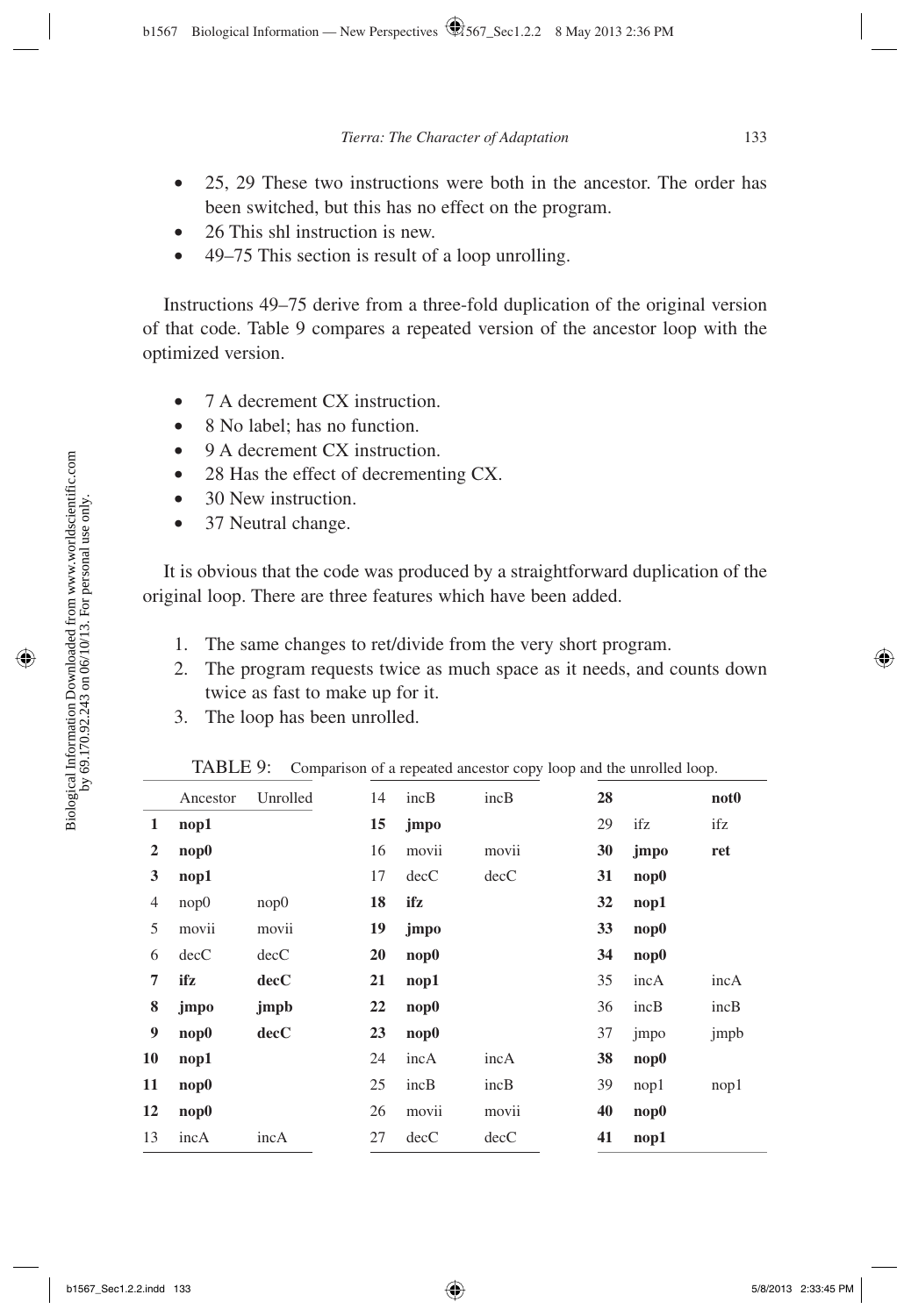This change was discussed in Section 6.6. The second change introduces the shl instruction as well as the inserted instructions in the copy loop aside from the ret. This change consisted of four instructions. Three of the four instructions do the same thing, i.e., decrement CX.

### **6.8** *Parallel*

Table 10 shows the differences between the threaded ancestor and the optimized version.

- 19–20 Since CX is never zero here, these instructions have no effect.
- 40 This instruction lacks a label and has no effect.
- 50–74 These instructions are part of a duplicated section.
- 90–91 These instructions have been moved from earlier in the program.

|                | Ancestor    | Developed   | 18 | subCAB | subCAB | 36 | nop0    |         |
|----------------|-------------|-------------|----|--------|--------|----|---------|---------|
| $\mathbf{1}$   | nop1        | $\bf{nop0}$ | 19 | nop1   | ifz    | 37 | nop1    |         |
| $\mathfrak{2}$ | nop1        |             | 20 | nop1   | ifz    | 38 | nop0    |         |
| 3              | nop1        |             | 21 | nop0   |        | 39 | ifz     | ifz     |
| $\overline{4}$ | nop1        |             | 22 | nop1   |        | 40 | nop1    | adrb    |
| 5              | Adrb        | adrb        | 23 | mal    | mal    | 41 | nop1    |         |
| 6              | $\bf{nop0}$ | nop1        | 24 | zeroD  |        | 42 | nop0    |         |
| 7              | nop0        |             | 25 | zeroD  |        | 43 | nop0    |         |
| 8              | nop0        |             | 26 | split  | split  | 44 | pushA   |         |
| 9              | nop0        |             | 27 | call   |        | 45 | pushB   |         |
| 10             | subAAC      | subAAC      | 28 | nop0   |        | 46 | pushC   |         |
| 11             | MovBA       | movBA       | 29 | nop0   |        | 47 | shr     | shr     |
| 12             | Adrf        | adrf        | 30 | nop1   |        | 48 | offAACD | offAACD |
| 13             | nop0        | nop0        | 31 | nop1   |        | 49 | offBBCD | offBBCD |
| 14             | nop0        | nop0        | 32 | join   |        | 50 | nop1    | zeroD   |
| 15             | nop0        |             | 33 | divide |        | 51 | nop0    | ifz     |
| 16             | nop1        |             | 34 | jmpo   |        | 52 |         | adro    |
| 17             | incA        |             | 35 | nop0   |        | 53 |         | ifz     |

TABLE 10: Comparison of a parallel ancestor with the increased parallelism program.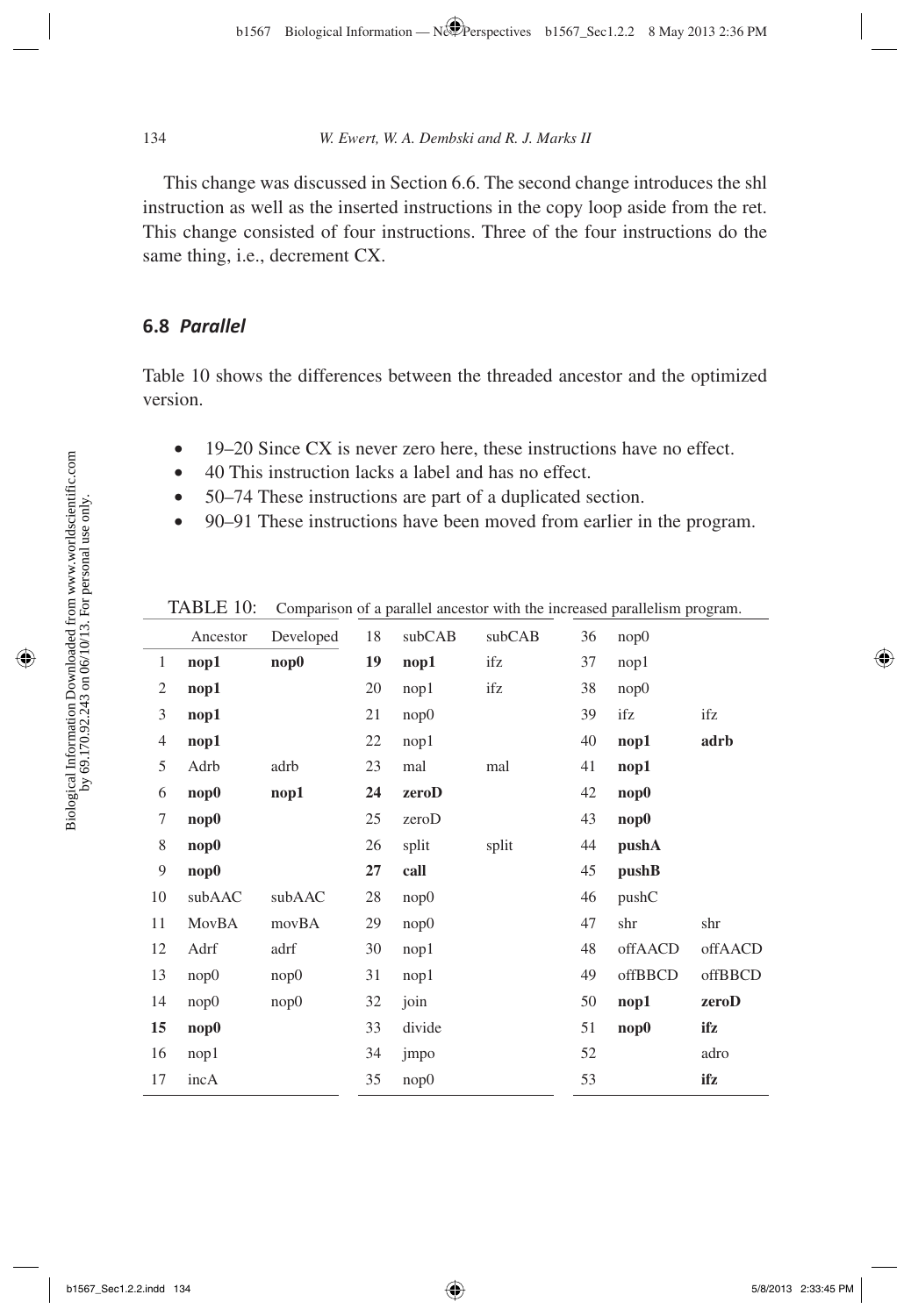| 54 | split            | 72 |       | shr            | 90  | nop0 | join   |
|----|------------------|----|-------|----------------|-----|------|--------|
| 55 | split            | 73 |       | offAACD        | 91  | nop1 | divide |
| 56 | shr              | 74 |       | <b>offBBCD</b> | 92  | ifz  |        |
| 57 | offAACD          | 75 | nop1  | nop1           | 93  | nop1 |        |
| 58 | pushB            | 76 | nop0  | nop0           | 94  | nop0 |        |
| 59 | <b>offBBCD</b>   | 77 | movii | movii          | 95  | nop1 |        |
| 60 | zeroD            | 78 | decC  | decC           | 96  | nop1 |        |
| 61 | split            | 79 | ifz   | ifz            | 97  | popC |        |
| 62 | movii            | 80 | jmpo  | jmpo           | 98  | popB |        |
| 63 | shr              | 81 | nop0  | nop0           | 99  | popA |        |
| 64 | offAACD          | 82 | nop1  |                | 100 | ret  | ret    |
| 65 | offBBCD          | 83 | nop0  |                | 101 | nop1 | nop1   |
| 66 | incC             | 84 | nop0  |                | 102 | nop1 | nop1   |
| 67 | zeroD            | 85 | incA  | incA           | 103 | nop1 |        |
| 68 | split            | 86 | incB  | incB           | 104 | nop0 |        |
| 69 | not <sub>0</sub> | 87 | jmpb  | jmpb           | 105 | ifz  |        |
| 70 | ifz              | 88 | nop0  | nop0           |     |      |        |
| 71 | ifz              | 89 | nop1  | nop1           |     |      |        |
|    |                  |    |       |                |     |      |        |

We can gain a better idea of the changes in the duplicate section by comparing a duplicated version of the ancestor's code as in Table 11. The original section that was duplicated includes a large section which was removed either before or after the duplication. This section has not been included in the comparison.

- 4–5 adrb has no label, so these instructions have no effect.
- 11 adro has no label, it has no effect.
- 12–13 CX is not zero, so these instructions have no effect.
- 17 This instruction was preserved since the ancestor. It is the lone surviving instruction from the section removed from the comparison.
- 22 This copies an instruction which is simply recopied later; it is thus useless.
- 26 This instruction is actually novel and useful
- 29 manipulates CX, but effect is lost by rounding
- 30–31 Since CX is not zero these instructions have no function.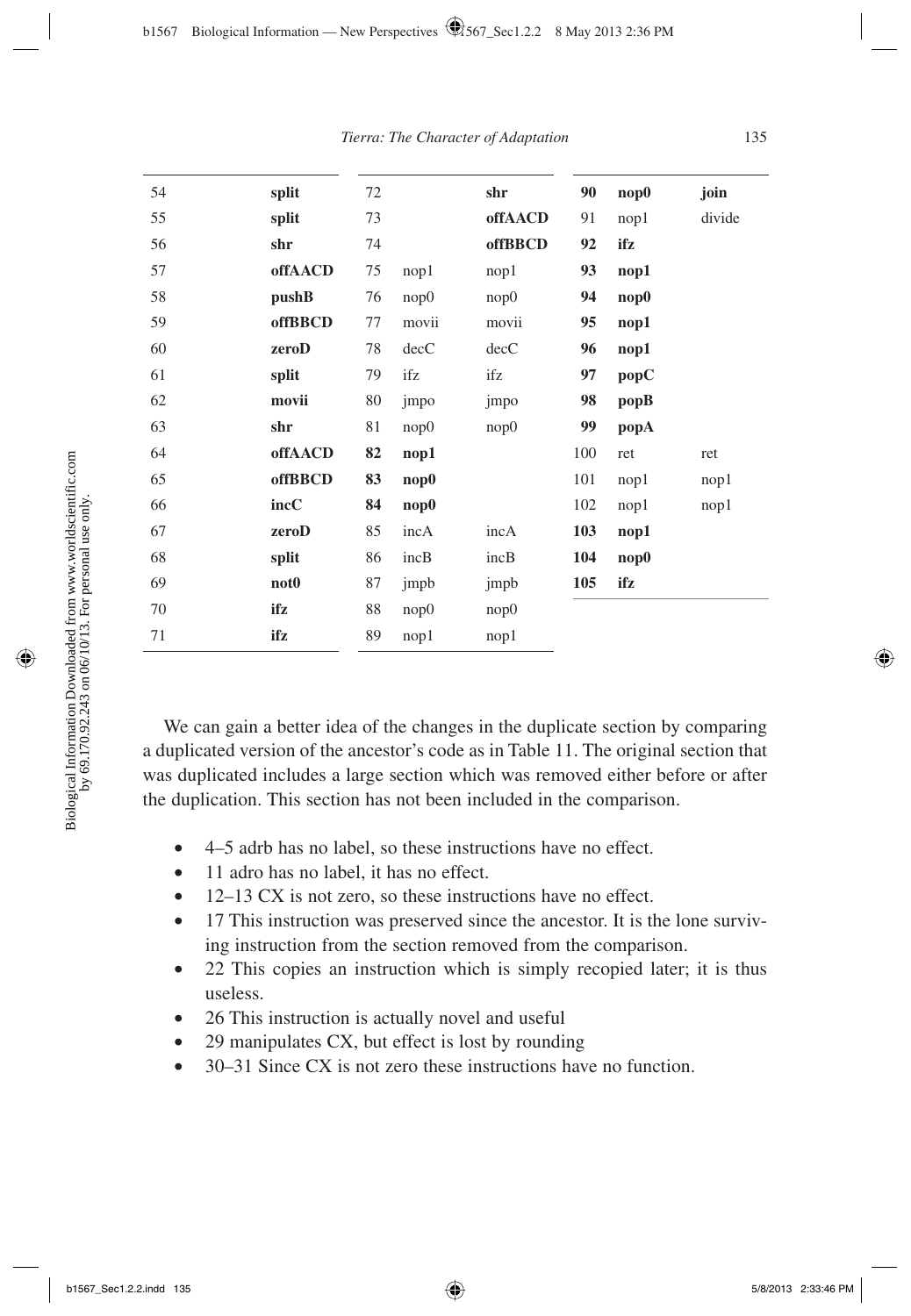| $P^{\text{1}}$ |          |           |    |         |         |    |         |                  |
|----------------|----------|-----------|----|---------|---------|----|---------|------------------|
|                | Ancestor | Developed | 12 |         | ifz     | 24 | offAACD | offAACD          |
| 1              | zeroD    |           | 13 |         | split   | 25 | offBBCD | offBBCD          |
| $\mathbf{2}$   | zeroD    |           | 14 | split   | split   | 26 | zeroD   | incC             |
| 3              | split    | split     | 15 | shr     | shr     | 27 | zeroD   | zeroD            |
| 4              |          | ifz       | 16 | offAACD | offAACD | 28 | split   | split            |
| 5              |          | adrb      | 17 |         | pushB   | 29 |         | not <sub>0</sub> |
| 6              | shr      | shr       | 18 | offBBCD | offBBCD | 30 |         | ifz              |
| 7              | offAACD  | offAACD   | 19 | zeroD   | zeroD   | 31 |         | ifz              |
| 8              | offBBCD  | offBBCD   | 20 | zeroD   |         | 32 | shr     | shr              |
| 9              | zeroD    | zeroD     | 21 | split   | split   | 33 | offAACD | offAACD          |
| 10             | zeroD    | ifz       | 22 |         | movii   | 34 | offBBCD | offBBCD          |
| 11             |          | adro      | 23 | shr     | shr     |    |         |                  |
|                |          |           |    |         |         |    |         |                  |

TABLE 11: Comparison of a duplicated threaded ancestor with the increased parallelism program

### **References**

- 1. Ray T (2001) Overview of tierra at atr. In: Technical Information, No. 15, Technologies for Software Evolutionary Systems.
- 2. Ewert W, Montañez G, Dembski W, Marks R (2010) Efficient per query information extraction from a hamming oracle. In: System Theory (SSST), 2010 42nd Southeastern Symposium on, pp. 290 –297. DOI 10.1109/SSST.2010.5442816
- 3. Ewert W, Dembski WA, Marks II RJ (2009) Evolutionary Synthesis of Nand Logic: Dissecting a Digital Organism. In: Proceedings of the 2009 IEEE International Conference on Systems, Man, and Cybernetics. San Antonio, TX, USA - October 2009, pp. 3047–3053.
- 4. Lohn JD, Linden DS, Hornby GS, Rodriguez-Arroyo A, Seufert S, Blevins B, Greenling T (2005) Evolutionary design of a single-wire circularly-polarized X-band antenna for NASAs Space Technology 5 mission. In: Antennas and Propagation Society International Symposium, 2005 IEEE, vol. 2.
- 5. Lohn JD, Linden DS, Hornby GS, Kraus WF, Rodriguez-Arroyo A (2003) Evolutionary design of an X-band antenna for NASA's space technology 5 mission. In: EH '03: Proceedings of the 2003 NASA/DoD Conference on Evolvable Hardware, p. 155. IEEE Computer Society, Washington, DC, USA.
- 6. Ray TS (1992) An approach to the synthesis of life. In: Langton CG, Taylor C, Farmer JD, Rasmussen S (eds.) Artificial Life II, pp. 371–408. Addison Wesley Publishing Company.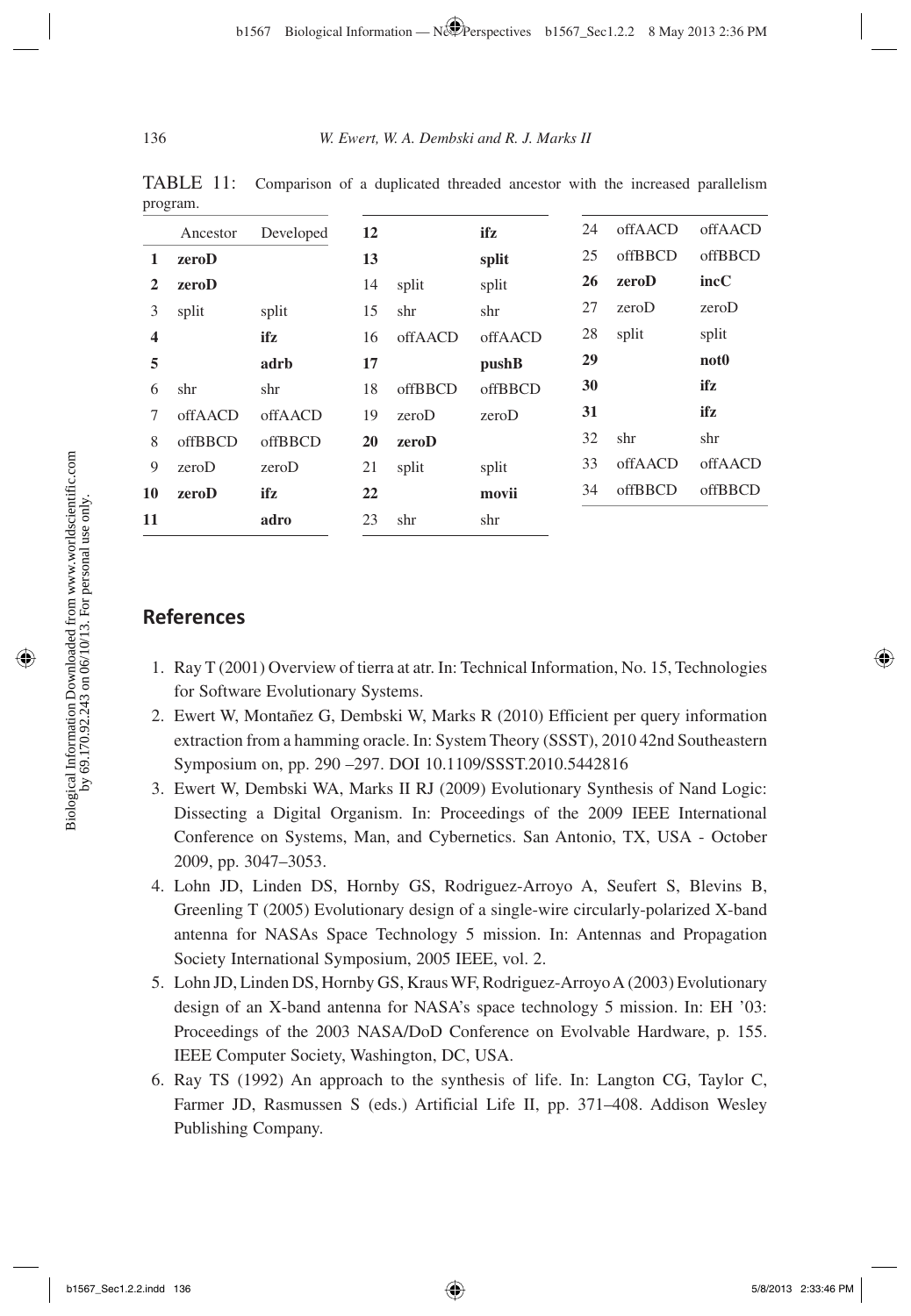- 7. Simon CW (2000) The Cambrian "explosion": slow-fuse or megatonnage. Proc Natl Acad Sci USA 97(9): 4426–4429.
- 8. Standish RK (2003) Open-ended artificial evolution. International Journal of Computational Intelligence and Applications 3(2): 167–175.
- 9. Bedau MA, Snyder E, Brown CT, Packard NH (1997) A comparison of evolutionary activity in artificial evolving systems and in the biosphere. In: Proceedings Of The Fourth European Conference On Artificial Life, pp. 125–134. MIT Press, Cambridge.
- 10. Ray T, Barbalet T (2009) Biota live #56, Tom Ray on twenty years of tierra. podcast http://www.biota.org/podcast/live.html\#56.
- 11. Hawking S (2001) The universe in a nutshell, Bantam
- 12. Jefferson D, Collins R, Cooper C, Dyer M, Flowers M, Korf R, Taylor C, Wanq A (1991) Evolution as a theme in artificial life: The genesys/tracker system.
- 13. Collins RJ, Jefferson DR (1991) Antfarm: Towards simulated evolution. In: Artificial Life II, pp. 579–601. Addison-Wesley
- 14. Thearling K, Ray T (1994) Evolving multi-cellular artificial life. In: Artificial life IV: Proceedings of the Fourth International Workshop on the Synthesis and Simulation of Living Systems, p. 283. The MIT Press, Cambridge.
- 15. Thearling K, Ray T (1997) Evolving parallel computation. Working Papers 97–05– 040, Santa Fe Institute. URL http://ideas.repec.org/p/wop/safiwp/97–05–040.html
- 16. Ray T (1996) Evolution of parallel processes in organic and digital media. In: Natural & artificial parallel computation: Proceedings of the Fifth NEC Research Symposium, p. 69. Soc for Industrial & Applied Math.
- 17. Ray T (1994) A Proposal to Create a Network-Wide Biodiversity Reserve for Digital Organisms. unpublished. See also: Science 264: 1085.
- 18. Charrel, A (1995) Tierra network version.
- 19. Ray TS (1998) Selecting naturally for differentiation: preliminary evolutionary results. Complex. 3: 25–33. DOI 10.1002/(SICI)1099–0526(199805/06)3:5〈25::AID-CPLX5〉3.3.CO;2-O. URL http://portal.acm.org/citation.cfm?id=295404.295413.
- 20. Wells J. (2002) Icons of Evolution: Science or Myth? Regnery Publishing, Washington, DC.
- 21. Ray T, Xu C, Charrel A, Kimezawa T, Yoshikawa T, Chaland M, Uffner T (2000) Tierra Documentation.
- 22. Ray TS (1994) Evolution, complexity, entropy and artificial reality. Physica D: Nonlinear Phenomena 75(1–3): 239–263.
- 23. Behe M (2008) The Edge of Evolution. Free Press, New York.
- 24. Cooper VS, Lenski RE (2000) The population genetics of ecological specialization in evolving Escherichia coli populations. Nature 407(6805): 736–739.
- 25. Cooper VS, Schneider D, Blot M, Lenski RE (2001) Mechanisms causing rapid and parallel losses of ribose catabolism in evolving populations of Escherichia coli B. J Bacteriol 183(9): 2834–41.